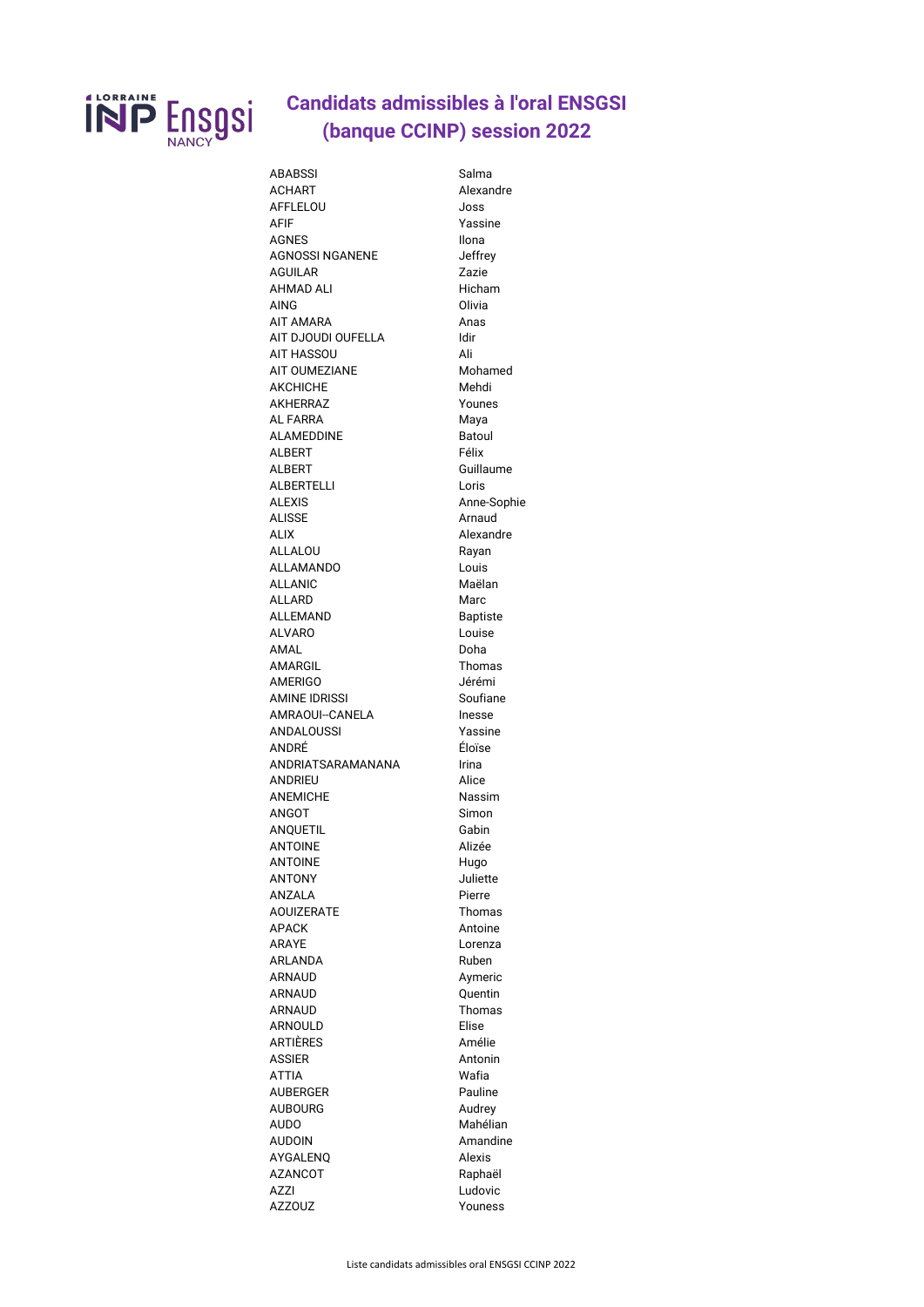| <b>BACHIRI</b>                      | Adrien                       |
|-------------------------------------|------------------------------|
| <b>BADEY</b>                        | <b>Nicolas</b>               |
| <b>BADICHE</b>                      | Jeanne                       |
| <b>BAGES</b>                        | Eva                          |
| <b>BAIDCHAR</b>                     | Yannis                       |
| <b>BAIGAR</b>                       | Yassine                      |
| <b>BAILLY</b>                       | Adèle                        |
| <b>BAINACHI</b>                     | Lucas                        |
| <b>BAISSAT--CHAVENT</b>             | Romain                       |
| <b>BAJIC-THILL</b>                  | Lucie                        |
| <b>BALLESTEROS</b><br>BALOUKA       | <b>Thomas</b><br>Samuel      |
| <b>BALZARINI</b>                    | Jules                        |
| BAMI                                | Yasmine                      |
| <b>BARA</b>                         | Sara                         |
| <b>BARBIERI</b>                     | César                        |
| <b>BARBOSA</b>                      | Gabriel                      |
| <b>BARDAT</b>                       | Eliott                       |
| <b>BARILLIER</b>                    | Manon                        |
| <b>BARNICHA</b>                     | Mohammed-Yassine             |
| <b>BARNOLA</b>                      | Hajanirina                   |
| BARRÉ                               | <b>Charles</b>               |
| <b>BARREAU</b>                      | <b>Martin</b>                |
| <b>BARRIER</b>                      | Robin                        |
| <b>BASIUK</b>                       | Rémi                         |
| <b>BASSELIN</b>                     | Mathilde                     |
| <b>BASTIEN</b>                      | Hugo                         |
| <b>BASTIN-LAVAUZELLE</b>            | Jean                         |
| <b>BATION</b>                       | Louis                        |
| <b>BATT</b>                         | Méloé                        |
| <b>BATTAREL</b>                     | Erwann                       |
| <b>BATTISTELLI</b>                  | Laurent                      |
| <b>BAUDEN</b>                       | Cécilia                      |
| <b>BAUDRI</b><br><b>BAUMGARTNER</b> | Romuald<br>Gauthier          |
| <b>BAX</b>                          | Mathilde                     |
| <b>BAYOL</b>                        | Léonard                      |
| <b>BAZZA</b>                        | Hiba Allah                   |
| BÉART                               | Gabriel                      |
| <b>BEAU</b>                         | Clémentine                   |
| <b>BEBANE</b>                       | Rayan                        |
| <b>BECHON</b>                       | <b>Matthias</b>              |
| <b>BECQUART</b>                     | Matéo                        |
| <b>BEDDIAF</b>                      | Selim                        |
| BÉDOURET                            | Luc                          |
| <b>BELAABDA</b>                     | <b>Mohamed Chihab Eddine</b> |
| <b>BELARIBI</b>                     | Ryan                         |
| <b>BEL--FONTA</b>                   | <b>Marine</b>                |
| <b>BELHAIRE</b>                     | Jeanne                       |
| <b>BELHEINE</b>                     | Jelil                        |
| <b>BELLEGARDE</b>                   | Emma                         |
| <b>BEN AMMAR</b>                    | Aymen                        |
| <b>BEN YEDDER</b>                   | Lyna                         |
| <b>BEN YOUNES</b><br><b>BENAMOR</b> | Ilyana                       |
| <b>BENEDDINE</b>                    | Lyna<br>Adil                 |
| <b>BENLAHARCHE</b>                  | Adam                         |
| <b>BENLMKADDEM</b>                  | Mohamed                      |
| <b>BENOMAR</b>                      | Oumayma                      |
| <b>BENSADOK</b>                     | Lydia                        |
| <b>BENTAJOU</b>                     | Victor                       |
| <b>BENTALEB</b>                     | Samia                        |
| <b>BENZERROUK</b>                   | Mathieu                      |
| <b>BERBAIN</b>                      | Nathanaël                    |
| <b>BERDIJ</b>                       | Souhaila                     |
| <b>BERECOECHEA</b>                  | Ainhoa                       |
| <b>BERGÈS</b>                       | Paul                         |
| <b>BERION</b>                       | Sybille                      |
| <b>BERKOUAT</b>                     | Marouan                      |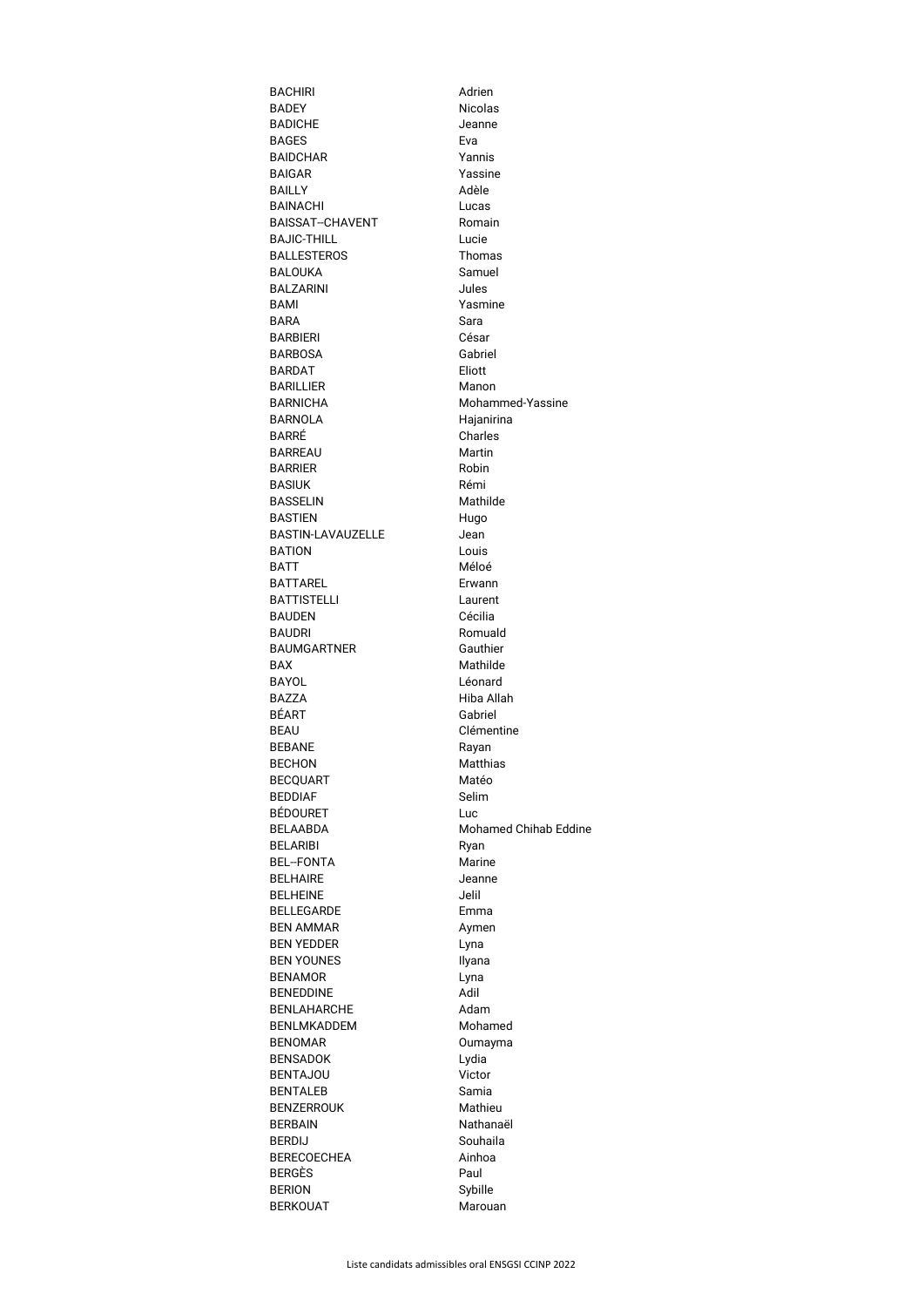| <b>BERNARD</b>                   | Clara          |
|----------------------------------|----------------|
| <b>BERNARD</b>                   | Gabriel        |
| <b>BERNARD</b>                   | <b>Thibaut</b> |
| <b>BERRAHMOUN</b>                | Anissa         |
| <b>BERTHAUD</b>                  | Camille        |
| <b>BERTHELET</b>                 | Emie           |
| <b>BERTHELOT</b>                 | Lilian         |
| <b>BERTHELOT</b>                 | Yaël           |
| <b>BERTHOLAT</b>                 | Marc           |
| <b>BERTRAND</b>                  | Arnaud         |
| <b>BERTRAND</b>                  | Pierre         |
| <b>BES</b>                       | Isaac          |
| <b>BES</b>                       | Sidonie        |
| <b>BESNARD</b>                   | Mayeul         |
| <b>BESSIERE</b>                  | Céline         |
| <b>BESUELLE</b>                  | Halvard        |
| <b>BETOULLE</b>                  | Pauline        |
| <b>BEURGAUD</b>                  | Selma          |
| <b>BEZARD</b>                    | Aurélien       |
| <b>BIBAL MAZOYER</b>             | Diégo          |
| <b>BIEHLER</b>                   | Gauthier       |
| <b>BIENNASSIS</b>                | Samantha       |
| <b>BIGARD</b>                    | Antoine        |
| <b>BILLANT</b>                   | Aurore         |
| <b>BILLY</b>                     | Gwen           |
| <b>BINET</b>                     | Théo           |
| <b>BINÉTRUY</b>                  | Maxime         |
| <b>BIOTTEAU</b>                  | Lunis          |
| <b>BIOULAC</b>                   | Astrid         |
| <b>BISIERE</b>                   | Anna           |
| <b>BITAUD--CANOEN</b>            | Laël           |
| <b>BLAIN</b>                     | Félix          |
| <b>BLANC</b>                     | Guillaume      |
| <b>BLANC</b>                     | Romane         |
| <b>BLANCHARD</b>                 | Antonin        |
| <b>BLANCO</b>                    | Samuel         |
| <b>BLANDIN</b>                   | Theo           |
| <b>BLOUIN</b>                    | Charlotte      |
| <b>BLOUMELS</b>                  | Sacha          |
| <b>BODOT</b>                     | Eve<br>Adrien  |
| <b>BODZIUCH</b><br><b>BOINET</b> | Romain         |
| <b>BOISNARD</b>                  | Philomène      |
| <b>BOISSEAU</b>                  | Chloé          |
| <b>BOISSELEAU</b>                | Maeva          |
| <b>BOIVIN</b>                    | Thomas         |
| <b>BOLLE-REDDAT</b>              | Tomy           |
| <b>BONELLI</b>                   | Stéphane       |
| <b>BONILLO</b>                   | Anaëlle        |
| BONNAR GAUDRAY-D'ANJOU           | Edward         |
| <b>BONNET</b>                    | Xavier         |
| <b>BONNETON</b>                  | Damien         |
| <b>BONTEMPS</b>                  | Maxime         |
| <b>BORGET</b>                    | Flavien        |
| <b>BORNET</b>                    | Joshua         |
| <b>BOSQUILLON DE JENLIS</b>      | Edmond         |
| <b>BOSSU</b>                     | Achille        |
| <b>BOTBOL</b>                    | Anouk          |
| <b>BOTELLE</b>                   | Yanis          |
| <b>BOTHEREL--FEY</b>             | Laura          |
| <b>BOUADJIO</b>                  | Alice          |
| <b>BOUAZIZ</b>                   | Anis           |
| <b>BOUAZZA</b>                   | Lilia          |
| <b>BOUBET</b>                    | Sophie         |
| <b>BOUCHER</b>                   | Valentin       |
| <b>BOUCHET</b>                   | Félix          |
| <b>BOUCHIHA</b>                  | Myriam         |
| <b>BOUCHI-LAMONTAGNE</b>         | Manon          |
| <b>BOUDJELLAL</b>                | Alya           |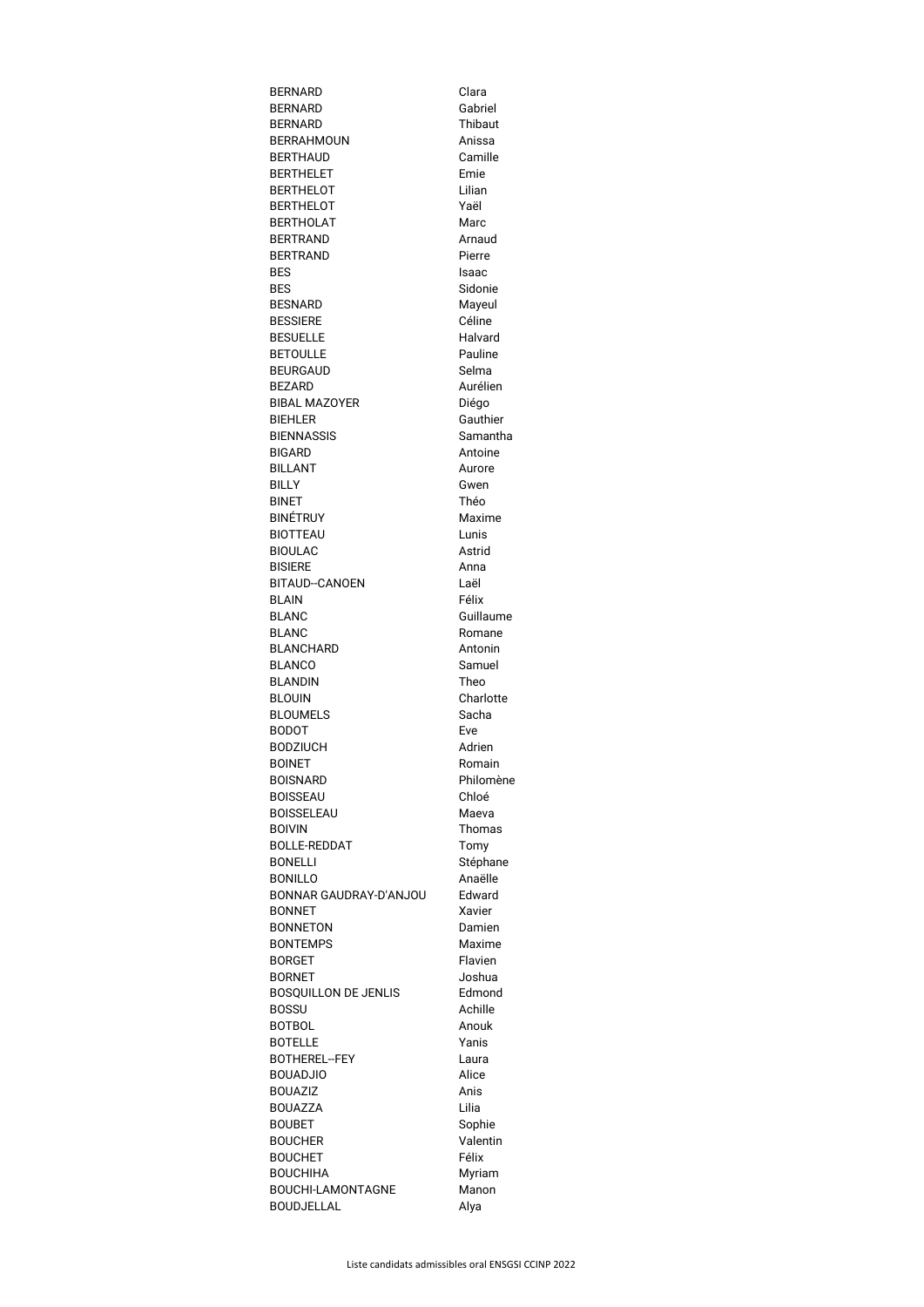| <b>BOUGHANMI</b>                     | Ali                               |
|--------------------------------------|-----------------------------------|
| <b>BOUHASSOUNE</b>                   | Khalil                            |
| <b>BOUHRIBA</b>                      | Wissal                            |
| <b>BOUISSE</b>                       | Julia                             |
| <b>BOULAICH</b>                      | Marwa                             |
| <b>BOULAIRE</b>                      | Eloïse                            |
| <b>BOULANGER</b><br><b>BOULIF</b>    | Justin<br>Leila                   |
| <b>BOULLIAT</b>                      |                                   |
| <b>BOULLIER</b>                      | Hugo<br>Nathan                    |
| <b>BOUMAZA</b>                       | Naël                              |
| <b>BOUR</b>                          | Lucian                            |
| <b>BOURGUIGNON</b>                   | Pablo                             |
| <b>BOUSLAMA</b>                      | Ilyes                             |
| <b>BOUSSEAU</b>                      | Yann                              |
| <b>BOUTEILLER</b>                    | Lisa                              |
| <b>BOUTIN</b>                        | Erell                             |
| <b>BOUTOURIA</b>                     | Valentin                          |
| <b>BOUTTIER</b>                      | Pierre                            |
| <b>BOUVARD</b>                       | Antoine                           |
| <b>BOYAT</b>                         | Ethan                             |
| <b>BOYENVAL</b>                      | Fabien                            |
| <b>BOYER</b>                         | Corentin                          |
| <b>BOYER</b>                         | Paul                              |
| <b>BRAHI</b>                         | Said                              |
| <b>BRANELLEC</b>                     | Anna                              |
| <b>BRAUN</b>                         | <b>Neil</b>                       |
| <b>BRAUNSCHWEIG</b><br><b>BRETON</b> | Avril                             |
| <b>BREUT</b>                         | Mathieu<br>Sofiane                |
| <b>BRISARD</b>                       | Fabien                            |
| BROQUÉ                               | Mila                              |
| <b>BRUA</b>                          | Lilly                             |
| <b>BRUEL</b>                         | <b>Marine</b>                     |
| <b>BRUGUET</b>                       | Justine                           |
| <b>BRULARD</b>                       | Lucas                             |
| <b>BRUN</b>                          | Aurelien                          |
| <b>BRUN</b>                          | <b>Marion</b>                     |
| <b>BRUNEAU DE LA SALLE</b>           | Théo                              |
| <b>BRUNETTO</b>                      | Clément                           |
| <b>BRUSSEAUX</b>                     | Tom                               |
| <b>BUCHE</b>                         | Tania                             |
| <b>BUCHWALDER</b>                    | Gaspard                           |
| BUÉE                                 | Paul                              |
| <b>BUGEL</b>                         | Erwan                             |
| <b>BULOT</b>                         | Loris                             |
| <b>BURNOT</b>                        | <b>Kevin</b>                      |
| <b>BURST</b><br><b>BUS</b>           | Damien<br>Gabriel                 |
| <b>CABRITA</b>                       | Julian                            |
| <b>CADORET</b>                       | Méliau                            |
| <b>CAFFAREL</b>                      | Julien                            |
| <b>CAGLIERO</b>                      | Ambre                             |
| <b>CALDEIREIRO</b>                   | Marie                             |
| <b>CAMBON</b>                        | Paul                              |
| <b>CAMES</b>                         | <b>Églantine</b>                  |
| CAMINERO-PICARD-BLANDEAU             | Inès                              |
| <b>CAMPELS</b>                       | Noémie                            |
| <b>CANAVY</b>                        | Grégoire                          |
| CANO                                 | Thomas                            |
| CANZANO                              | Antoine                           |
| <b>CAPOBIANCO</b>                    | Roland                            |
| CAPPEAU                              | Julian                            |
| <b>CARASSE DE RIBAS</b>              | <b>Baptiste</b>                   |
| <b>CARDENAS</b>                      | Mathéo                            |
| CARDONA                              | Maxence                           |
| <b>CARLIER</b><br>CARLOT             | Maxence                           |
|                                      |                                   |
| CARMONA                              | <b>Baptiste</b><br><b>Nicolas</b> |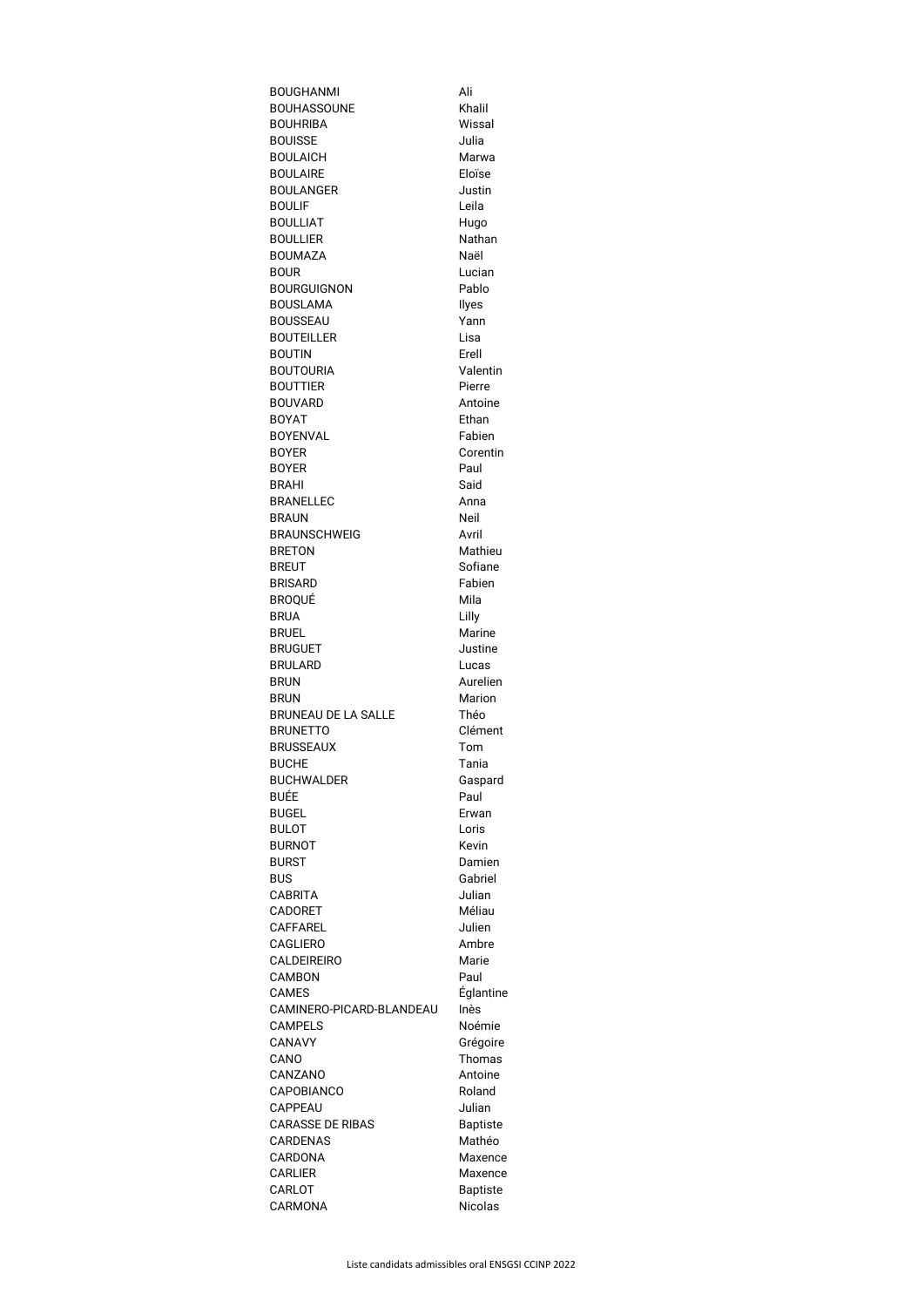| <b>CARPINTEIRO</b>                          | Colas                  |
|---------------------------------------------|------------------------|
| <b>CARREEL</b>                              | Simon                  |
| <b>CARRERE-GEE</b>                          | Olivier                |
| <b>CARRIER</b>                              | Clément                |
| <b>CARRIER</b>                              | Théo                   |
| <b>CASELLI</b><br><b>CASNIN</b>             | Célio<br>Eva           |
| <b>CASSAING</b>                             | Lexane                 |
| <b>CASTEL</b>                               | Anthony                |
| <b>CASTELAO</b>                             | Romain                 |
| <b>CATAYÉE</b>                              | <b>Britany</b>         |
| <b>CATY</b>                                 | Jeanne                 |
| <b>CAVIGNEAUX</b>                           | Louis                  |
| <b>CAVILLON</b>                             | Manua                  |
| <b>CAYLUS</b>                               | Jean                   |
| <b>CESMAT</b>                               | Laurie                 |
| <b>CETINBAG</b>                             | Cihan                  |
| <b>CHABROL</b>                              | Nathan                 |
| <b>CHAGRAOUI</b>                            | Séphora<br>Aïda        |
| <b>CHAILLAN</b><br>CHALUMEAU                | Louna                  |
| <b>CHAMOT</b>                               | Adrien                 |
| <b>CHAMPELOVIER</b>                         | Jean                   |
| <b>CHAPRON</b>                              | <b>Thibault</b>        |
| <b>CHAPUIS</b>                              | Emmanuel               |
| CHARGY                                      | Marion                 |
| <b>CHARIF</b>                               | Salma                  |
| CHARLATÉ                                    | Cyprien                |
| <b>CHARLES</b>                              | <b>Mathias</b>         |
| <b>CHARNAY</b>                              | Emeline                |
| <b>CHARROIN</b>                             | Camille                |
| <b>CHARTREL</b>                             | Nathan                 |
| <b>CHARTRIN</b><br><b>CHASSAING</b>         | Manon<br>Theotime      |
| <b>CHÂTAIGNER</b>                           | Juliane                |
| <b>CHATELET</b>                             | Arthur                 |
| <b>CHATILLON</b>                            | Guillaume              |
| <b>CHATROUX</b>                             | Katy                   |
| <b>CHATT</b>                                | Mouad                  |
| <b>CHAUVIN</b>                              | Chloé                  |
| <b>CHAVIGNY</b>                             | Robin                  |
| <b>CHELOUAH</b>                             | Aymeric                |
| <b>CHEMIN</b>                               | <b>Marius</b>          |
| <b>CHERFI-MALLIAVIN</b>                     | Louis-Averroès         |
| <b>CHEROYAN</b><br><b>CHERTIN</b>           | Alexandre<br>Marie Liu |
| <b>CHESNE</b>                               | <b>Mathias</b>         |
| CHETOUANI                                   | Mohammed-Amine         |
| <b>CHEVALIER</b>                            | Gwendoline             |
| <b>CHEVET</b>                               | Pierre                 |
| CHÈZE--BALLERET                             | Elio                   |
| <b>CHICOT</b>                               | Marie                  |
| <b>CHICOT</b>                               | Théo                   |
| <b>CHIRON</b>                               | Hugo                   |
| <b>CHOMPRET</b>                             | Jeanne-Marie           |
| <b>CHOPPE</b>                               | Apolline               |
| <b>CHYLINSKI-BENEDITO</b><br><b>CIEPLAK</b> | Pierre-Louis<br>Arnaud |
| <b>CINAR</b>                                | Abdul                  |
| <b>CLÉNET</b>                               | Noémie                 |
| <b>CLERY</b>                                | Ulysse                 |
| <b>COCAIGN</b>                              | Paul                   |
| <b>COEVOET</b>                              | Arthur                 |
| <b>COLLET</b>                               | Paul                   |
| <b>COLLOT</b>                               | Alexandre              |
| <b>COLODEAU</b>                             | <b>Thibaud</b>         |
| COLSON                                      | Maxime                 |
| <b>COMBES</b>                               | Tamara                 |
| <b>COMBO</b>                                | Houmadi                |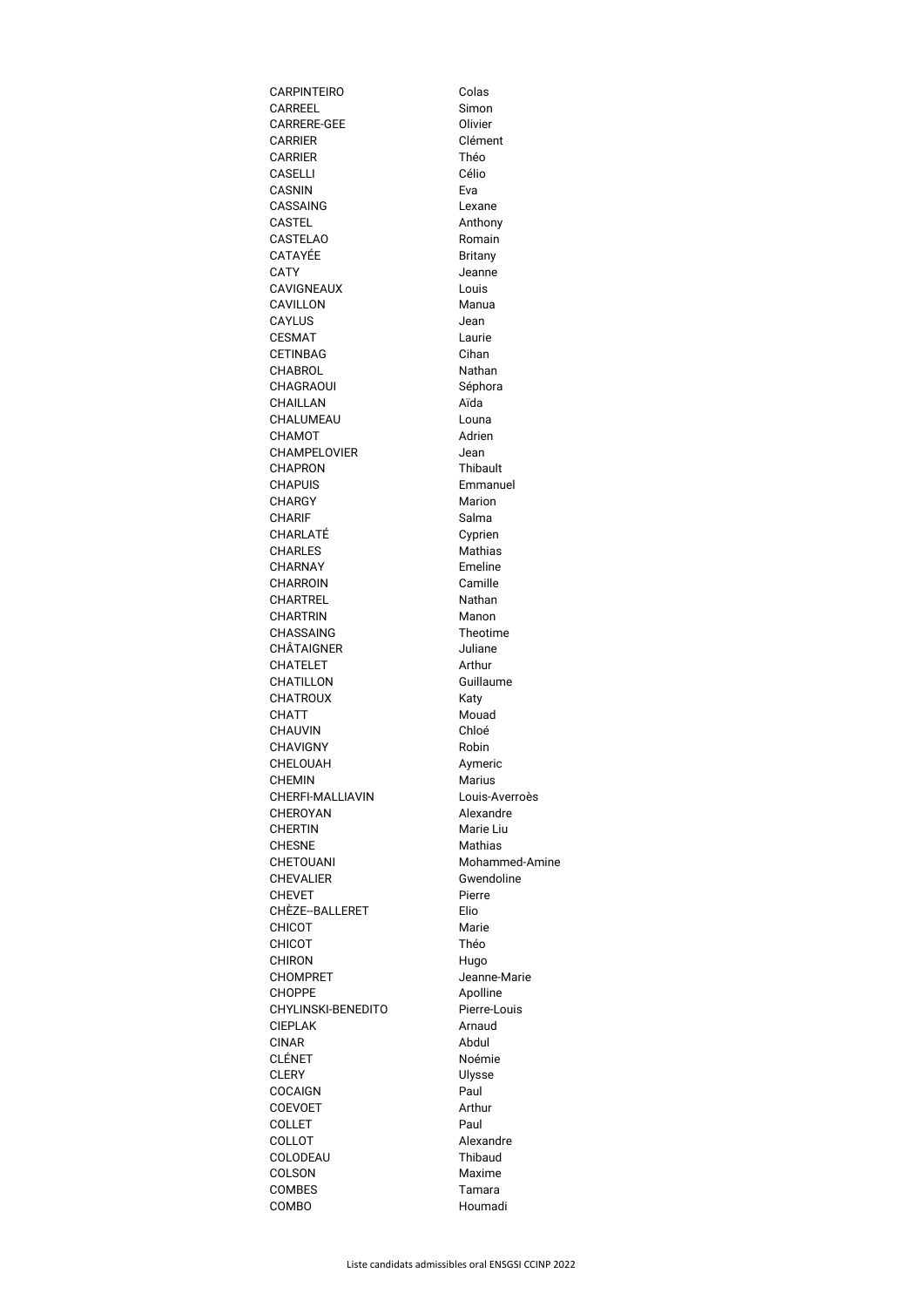| <b>COMITO</b>                        | Mattéo               |
|--------------------------------------|----------------------|
| <b>COMMEAU</b>                       | Madeline             |
| <b>CONTE</b>                         | Lila                 |
| <b>COQUELIN DE LISLE</b>             | Hadrien              |
| <b>CORBY</b>                         | Antoine              |
| <b>CORNÉLIE</b>                      | Joalie               |
| <b>CORNEN</b>                        | Enzo                 |
| <b>COSSEC</b>                        | Pierre               |
| <b>COSSON</b>                        | Lucas                |
| <b>COSTIL</b>                        | Matéo                |
| <b>COSTISOR</b>                      | Rebeca               |
| <b>COTTET</b>                        | Coralie              |
| <b>COTTON</b>                        | Valentin             |
| COUALAN                              | Marie                |
| <b>COUDIERE</b>                      | Audry                |
| <b>COUDURIER</b><br><b>COULIBALY</b> | Ivan<br>Hamalé       |
| <b>COULIBALY</b>                     |                      |
| <b>COUREU</b>                        | Mathys<br>Antonin    |
| <b>COURMARCEL</b>                    | Julien               |
| <b>COURTIN</b>                       | Emma                 |
| <b>COURTINAT</b>                     | Valentin             |
| <b>COURTOIS</b>                      | Adrien               |
| <b>COUSTILLAS</b>                    | Corentyn             |
| COUTROT--LAMLOUM                     | <b>Malik</b>         |
| <b>COUVREUR</b>                      | Joseph               |
| <b>CREANTOR</b>                      | Eloïse               |
| <b>CRÉDEVILLE</b>                    | Kylian               |
| <b>CRENN</b>                         | Eric                 |
| <b>CREUSOT</b>                       | Evi                  |
| <b>CROSETTO</b>                      | Luca                 |
| <b>CUNY</b>                          | Simon                |
| <b>DA COSTA ABREU</b>                | Mathieu              |
| <b>DAHAN</b>                         | Raphaëlle            |
| <b>DALPHRASE</b>                     | Mathilde             |
| <b>DAMIN</b>                         | Enzo                 |
| <b>DAMOUN</b>                        | Aya                  |
| DANIÉLOU                             | Victor               |
| <b>DANQUIGNY</b>                     | Tanguy               |
| <b>DANTHONY</b>                      | Laure                |
| <b>DAPREMONT</b>                     | Adrien               |
| <b>DARCQ</b>                         | Hélène               |
| <b>DARTY</b>                         | Laura                |
| <b>DAUBERCIES</b>                    | Mathieu              |
| <b>DAUDE</b>                         | Fanny                |
| <b>DAUDON</b>                        | Maxence              |
| <b>DAULPHIN</b>                      | Jérémie              |
| <b>DAUMAS</b>                        | Grégoire             |
| <b>DAUNAS</b>                        | Maël                 |
| <b>DAVESNE</b>                       | Gabin                |
| DE FRANCQUEVILLE                     | Etienne              |
| DE LA VILLE FROMOIT                  | <b>Suzanne</b>       |
| <b>DE MALLMANN</b>                   | Solène               |
| <b>DE MONTEIL</b>                    | Isaure               |
| DE PONTON D'AMÉCOURT                 | Marc-Henry           |
| <b>DE RETTE</b>                      | Alice                |
| <b>DE SONIS</b>                      | Patric               |
| <b>DE TARRAGON</b>                   | <b>Hugues</b>        |
| <b>DEBAISIEUX</b>                    | Chloé                |
| <b>DECOME</b>                        | Romain               |
| <b>DECOURBE</b>                      | Margot               |
| <b>DECOUX</b><br><b>DEFENTE</b>      | Duncan<br>Clémentine |
| <b>DEFOUR</b>                        | Jules                |
| <b>DEISS</b>                         |                      |
| <b>DÉJARDIN</b>                      | Quentin<br>Lilian    |
| <b>DEKERLE</b>                       | <b>Stanislas</b>     |
| <b>DEL SORDO</b>                     | Clothilde            |
| DELALANDRE                           | <b>Tristan</b>       |
|                                      |                      |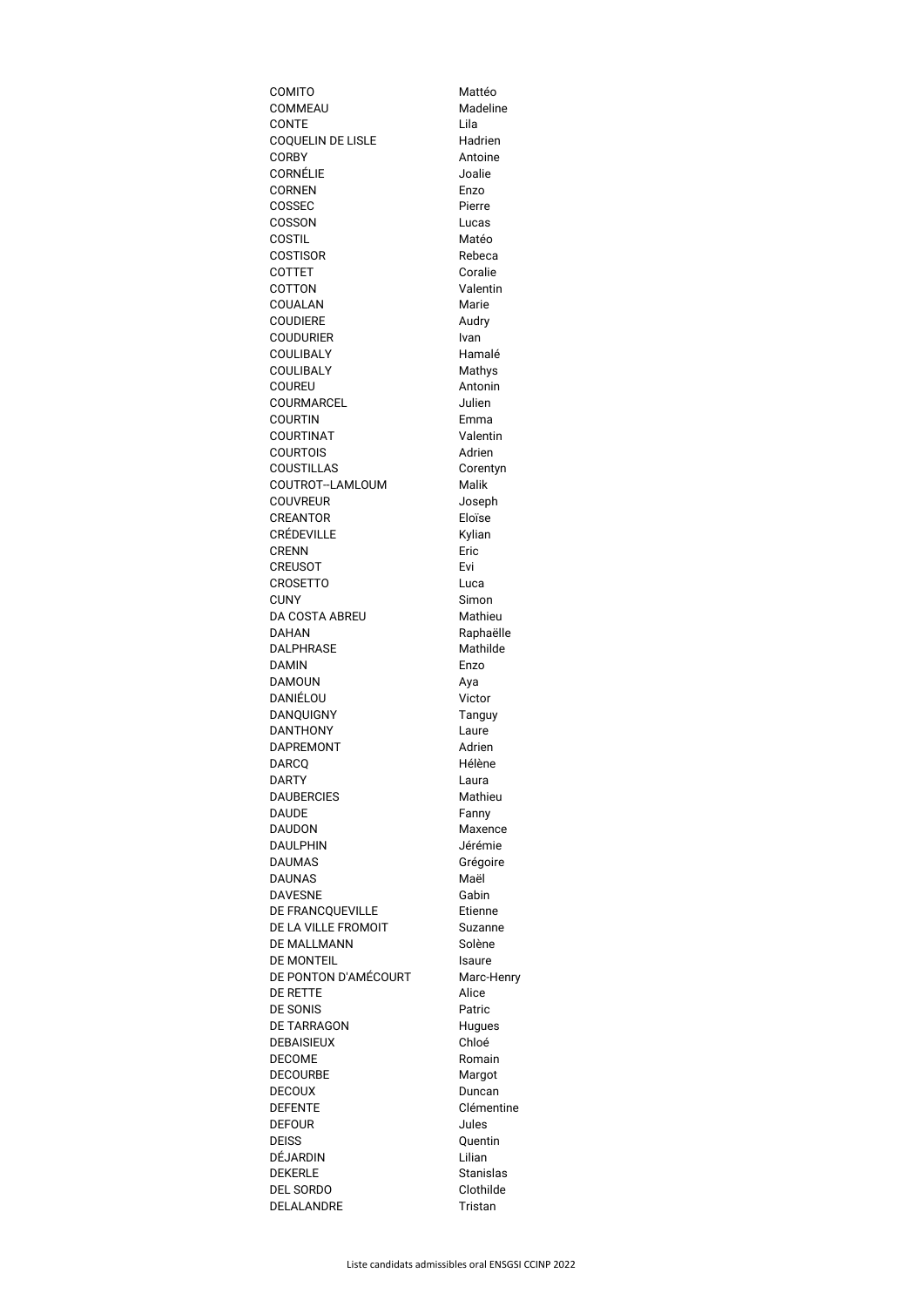| <b>DELAS</b>                       | Rose                  |
|------------------------------------|-----------------------|
| <b>DELATE</b>                      | Etienne               |
| <b>DELAUNAY</b>                    | Coralie               |
| <b>DELAUNAY</b>                    | Prune                 |
| <b>DELAUNAY</b>                    | <b>Thomas</b>         |
| <b>DELBARY</b><br><b>D'ELBREIL</b> | Elisa<br>Clément      |
| <b>DELILLE</b>                     | Anthony               |
| <b>DELMAS</b>                      | Audric                |
| <b>DELMAS</b>                      | Jeanne                |
| <b>DELPY</b>                       | Damien                |
| <b>DEMAS</b>                       | Amandine              |
| <b>DEMOL</b>                       | Léo                   |
| DEPRÊTER                           | Rémi                  |
| DÉRÉDEC                            | Héloïse               |
| <b>DESCAMPS</b>                    | Victor                |
| <b>DESCHAMPS</b>                   | Benjamin              |
| <b>DESCHAMPS</b>                   | Cassandra             |
| <b>DESCLAUX</b>                    | Tom                   |
| <b>DESENNE</b><br><b>DESLANDES</b> | Manon<br>Victor       |
| <b>DESTAMPES</b>                   | Maïly                 |
| <b>DEVARENNE</b>                   | Léa                   |
| <b>DEVAUX</b>                      | Augustine             |
| <b>DEYDIER</b>                     | Adrien                |
| DI GIOVANNI                        | Jade                  |
| <b>DIAWARA</b>                     | Ismaël                |
| <b>DIDENOT</b>                     | Robin                 |
| <b>DIGUET</b>                      | Léo                   |
| <b>DOGHMANE</b>                    | Amine                 |
| <b>DOIREAU</b>                     | <b>Thibaud</b>        |
| DOLABDJIAN                         | <b>Thibault</b>       |
| <b>DONDEYNE</b><br><b>DORDONI</b>  | Aymeric<br>Lino       |
| DOS SANTOS BARBOSA                 | Raphaël               |
| <b>DOUAYRI</b>                     | <b>Mohammed Amine</b> |
| DOURFAYE--NICAUD                   | Zahra                 |
| DOUVILLÉ                           | Solenn                |
| <b>DOVILLERS</b>                   | Clémence              |
| DRALI                              | Iliana                |
| <b>DRILLON</b>                     | Margot                |
| <b>DRUILLOLE</b>                   | Cloé                  |
| DU BOISGUEHENEUC                   | Antoine               |
| <b>DUBERTRET</b>                   | Antoine               |
| <b>DUBOIS</b>                      | Kylian                |
| <b>DUBOIS</b>                      | Mathilde              |
| <b>DUBOIS</b><br><b>DUBUIS</b>     | Romane<br>Guillaume   |
| <b>DUC</b>                         | Quentin               |
| <b>DUCAUROY</b>                    | Aude                  |
| <b>DUCEL</b>                       | Antoine               |
| <b>DUCOS</b>                       | Lucie                 |
| <b>DUCROCQ</b>                     | Paul                  |
| <b>DUCROS</b>                      | Laurent               |
| <b>DUFETRELLE</b>                  | Arthur                |
| <b>DUFFAU</b>                      | Audrey                |
| <b>DUFOUR--ROBBE</b>               | Silvère               |
| <b>DUFRENE</b>                     | Loïc                  |
| <b>DUMERC</b>                      | <b>Brieuc</b>         |
| <b>DUMONT</b><br><b>DUPERRET</b>   | Victor<br>Morgane     |
| <b>DUPLAN</b>                      | Mathieu               |
| <b>DUPONT</b>                      | <b>Baptiste</b>       |
| <b>DUPOUY</b>                      | <b>Bastien</b>        |
| <b>DUPUY</b>                       | Hadrien               |
| <b>DUPUY</b>                       | Ugo                   |
| <b>DURAND</b>                      | Hugo                  |
| <b>DURAND</b>                      | Maxence               |
| <b>DUREAU</b>                      | Louise                |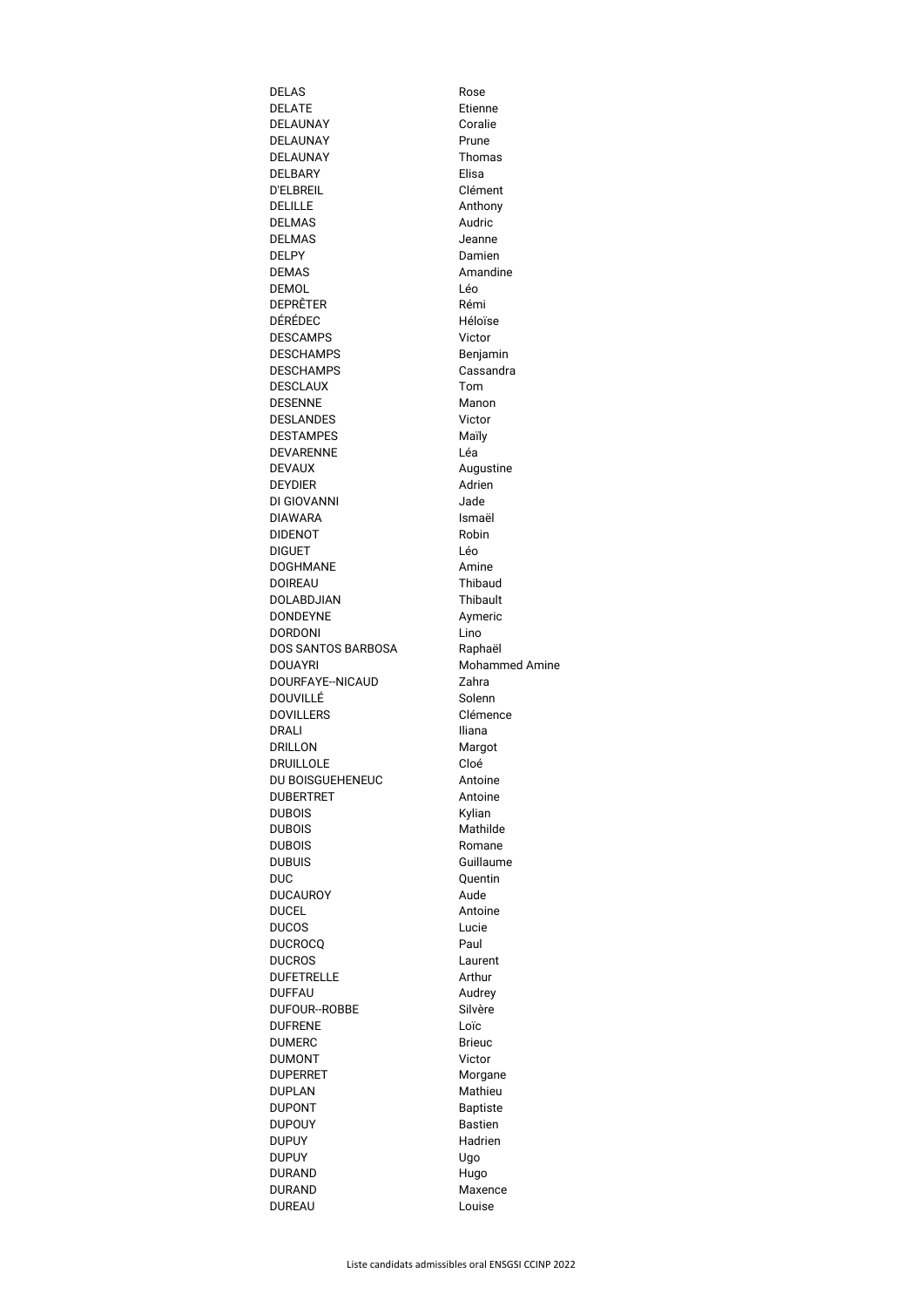| <b>DURIN</b>                        | Anaïs              |
|-------------------------------------|--------------------|
| <b>DURQUETY</b>                     | Héléna             |
| <b>DURU</b>                         | Damien             |
| <b>DUVALLET</b>                     | Anna               |
| <b>DUVEZIN</b>                      | Romain             |
| <b>DUZELIER</b>                     | Benoît             |
| <b>EBOKO EBOKO</b>                  | Quitterie          |
| <b>ECKENSCHWILLER</b>               | Guillaume          |
| <b>EJ JAOUANI</b>                   | <b>Ilias</b>       |
| <b>EL BEZE</b><br><b>EL GHAMAMI</b> | Gabriel            |
| <b>EL HOUSNY</b>                    | Ilyes<br>Rhizlaine |
| <b>EL KHOURY</b>                    | Perla              |
| <b>ELAGIZY</b>                      | Ahmed              |
| <b>ELASRI</b>                       | Myriam             |
| ÉMILE                               | Camille            |
| <b>EPAILLARD</b>                    | <b>Thibaut</b>     |
| <b>ERABHAOUI</b>                    | Youssef            |
| <b>ERMENAULT</b>                    | Thibaut            |
| <b>ERRAMI</b>                       | Monssif            |
| <b>ESMINGEAUD</b>                   | Octave             |
| <b>ESPER</b>                        | Armel              |
| <b>ESSAJI AL AHYANE</b>             | Amal               |
| <b>ESSAKIT</b>                      | Sofiane            |
| <b>ETCHANDY</b>                     | Clara              |
| <b>EVMURZAEV</b>                    | Déni               |
| <b>FAGET</b>                        | Nathan             |
| <b>FALK</b>                         | Anthonin           |
| <b>FALLITO</b>                      | Quentin            |
| <b>FAME ENGONE</b>                  | Kevyne             |
| <b>FARAGUET</b>                     | Isaure             |
| <b>FARGETON</b>                     | Ambre              |
| <b>FARIA</b>                        | Quentin            |
| <b>FAROUS</b><br><b>FAURE</b>       | Yassine            |
| <b>FAURE-BRAC</b>                   | François<br>Alix   |
| <b>FEIDT</b>                        | Alex               |
| <b>FELDERHOFF</b>                   | Romain             |
| <b>FELEMEZ</b>                      | Pierre             |
| <b>FELLAH</b>                       | Matis              |
|                                     |                    |
| <b>FERRAND</b>                      |                    |
| <b>FERRANDINI</b>                   | Hugo<br>Samuel     |
| <b>FERRARI</b>                      | Luca               |
| <b>FERRE</b>                        | Gaspard            |
| <b>FERREIRA</b>                     | Emilie             |
| <b>FERRER</b>                       | Thomas             |
| <b>FERRETTI</b>                     | Arthur             |
| <b>FERRO</b>                        | Matteo             |
| <b>FERROUSSAT</b>                   | Pauline            |
| <b>FINOTTO</b>                      | Clémence           |
| <b>FITER</b>                        | Kérian             |
| <b>FLAMENCOURT</b>                  | Leo                |
| <b>FLAMENT</b>                      | Carla              |
| <b>FLEHO</b>                        | Gabriel            |
| <b>FLOCH</b>                        | Félix              |
| <b>FOFANA</b>                       | Célestine          |
| <b>FOKO WABO</b>                    | Lucie              |
| <b>FONTAINE</b>                     | Julien             |
| <b>FONTAN</b>                       | Margot             |
| <b>FORNAGE</b>                      | Clément            |
| <b>FORTICT</b>                      | Mathys             |
| FOSSÉ<br><b>FOUCAULT</b>            | Luk<br>Arthur      |
| <b>FOUILHOUX</b>                    | Angèle             |
| <b>FOUQUÉ</b>                       | Juliette           |
| <b>FOUZI</b>                        | Youssef            |
| <b>FRACHON</b>                      | Anaïs              |
| <b>FRANCHINO</b>                    | Antonin            |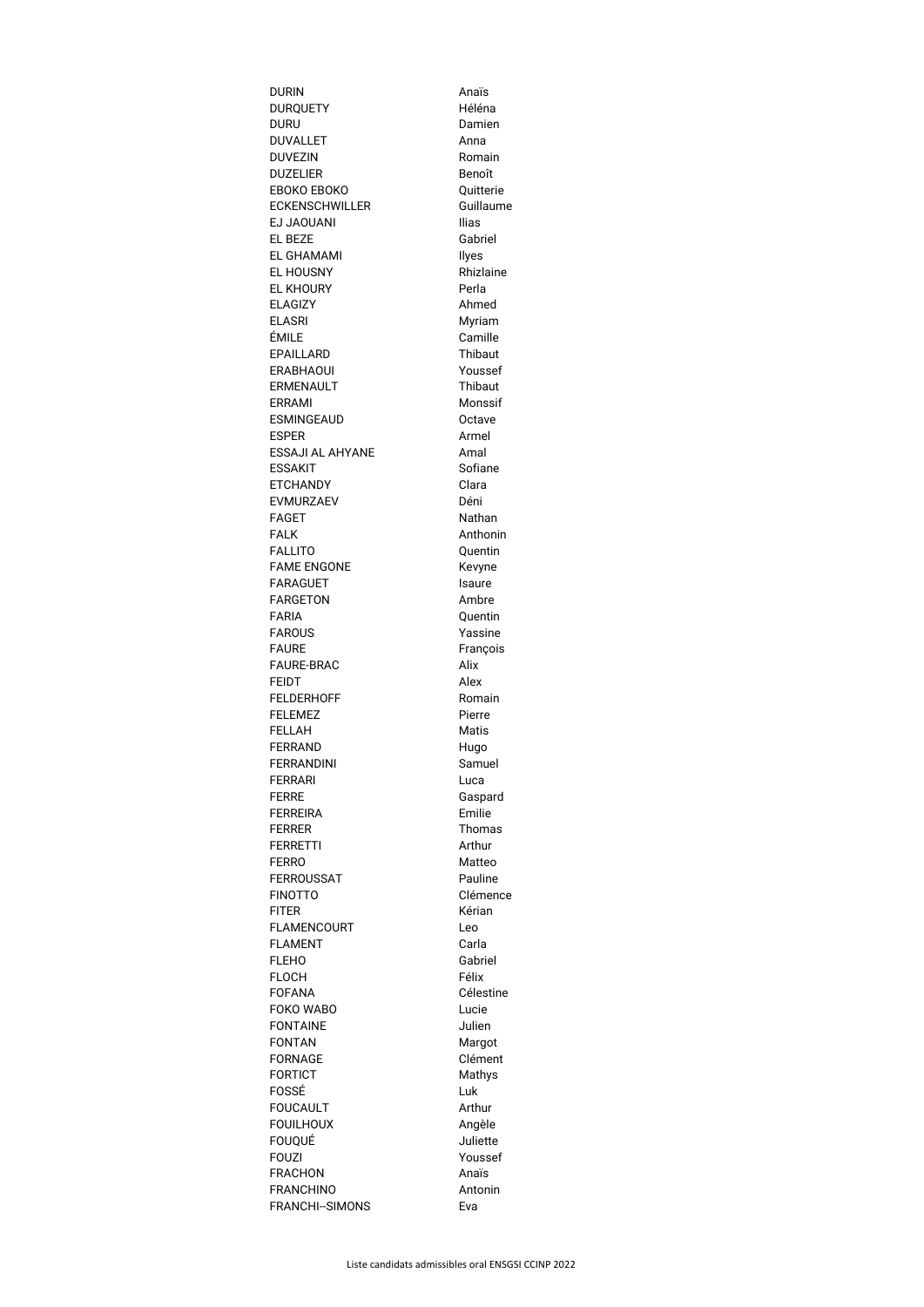| <b>FRANÇOIS</b>                  | Axel                 |
|----------------------------------|----------------------|
| <b>FRASELLE</b>                  | Esteban              |
| <b>FRAYSSINET</b>                | Adrien               |
| <b>FREME</b>                     | Hajar                |
| <b>FRIGNAC</b>                   | Adam                 |
| <b>FROCHOT</b>                   | <b>Alexis</b>        |
| <b>FROGER</b>                    | Camille              |
| <b>FURBEYRE</b>                  | Julie                |
| FÜRJES                           | Lucas-Aleksander     |
| <b>GABAS</b>                     | Benjamin             |
| <b>GABON</b>                     | Manuel               |
| <b>GACHET</b>                    | Théo                 |
| <b>GADY</b>                      | Aure                 |
| <b>GAILLARD</b>                  | Eliot                |
| <b>GALLICE</b>                   | Nathan               |
| <b>GALLONE</b>                   | Matéo                |
| <b>GAMIETTE</b>                  | David                |
| <b>GANDEGA</b>                   | Boubacar             |
| <b>GANNE</b>                     | Julien               |
| <b>GANTZER</b>                   | Pol                  |
| <b>GARBUS</b>                    | Elsa                 |
| <b>GARCIAS</b>                   | Téo                  |
| <b>GARDIES</b>                   | Vincent              |
| <b>GARIGLIO</b>                  | Léo                  |
| <b>GARNIER</b>                   | Alexandre            |
| <b>GARNIER</b>                   | Daria                |
| <b>GARRABOS</b>                  | Matéo                |
| GARRIC                           | Margaux              |
| <b>GASNIER</b>                   | Maïwenn              |
| <b>GASTOLDI</b>                  | Carla                |
| GAU                              | Romane               |
| <b>GAULT</b><br><b>GAURENNE</b>  | Sarah                |
| <b>GAURIER</b>                   | Laura<br>Emmanuel    |
| <b>GAUTHIER</b>                  | Nathan               |
| <b>GAUVIN</b>                    | Erwan                |
| GAVA                             | Alina                |
| GAY                              | <b>Joris</b>         |
| <b>GAYDON-LIMONE</b>             | Maxime               |
| <b>GBALA SAPOULOU</b>            | Sarah                |
| <b>GEERAERT</b>                  | Camille              |
| <b>GELPEROWIC</b>                | <b>Thomas</b>        |
| GENTÉ                            | Léane                |
| <b>GENTEL-DEHENNE</b>            | Matéo                |
| <b>GENTET</b>                    | Victoire             |
| <b>GERARD</b>                    | Eva                  |
| GÉRARD                           | Luka                 |
| <b>GERARDIN</b>                  | Mathéo               |
| <b>GESLIN</b>                    | Camille              |
| <b>GHEZI</b>                     | Samuel               |
| <b>GHIFFI</b>                    | Jaafar               |
| <b>GIANNASI</b>                  | Enola                |
| GIARD                            | Cyrielle             |
| <b>GICQUEL</b>                   | Pascal               |
| <b>GILBERT</b>                   | Lino                 |
| <b>GILLET</b>                    | Johan                |
| <b>GILLIER</b>                   | Timothée             |
| <b>GIMENEZ</b>                   | Julie                |
| <b>GINEBRE</b>                   | Vincent              |
| <b>GIRARD</b>                    | Quentin<br>Alexandre |
| <b>GIRARDOT</b><br><b>GIRAUD</b> | Kim Lê               |
| <b>GIRAUX</b>                    | Aurélien             |
| <b>GOBAILLE</b>                  | Jean                 |
| <b>GOBIER</b>                    | Paul                 |
| <b>GOGA</b>                      | Marylou              |
| <b>GOLEC</b>                     | Victoria             |
| <b>GOMES</b>                     | Léo                  |
| <b>GOMEZ</b>                     | Maxence              |
|                                  |                      |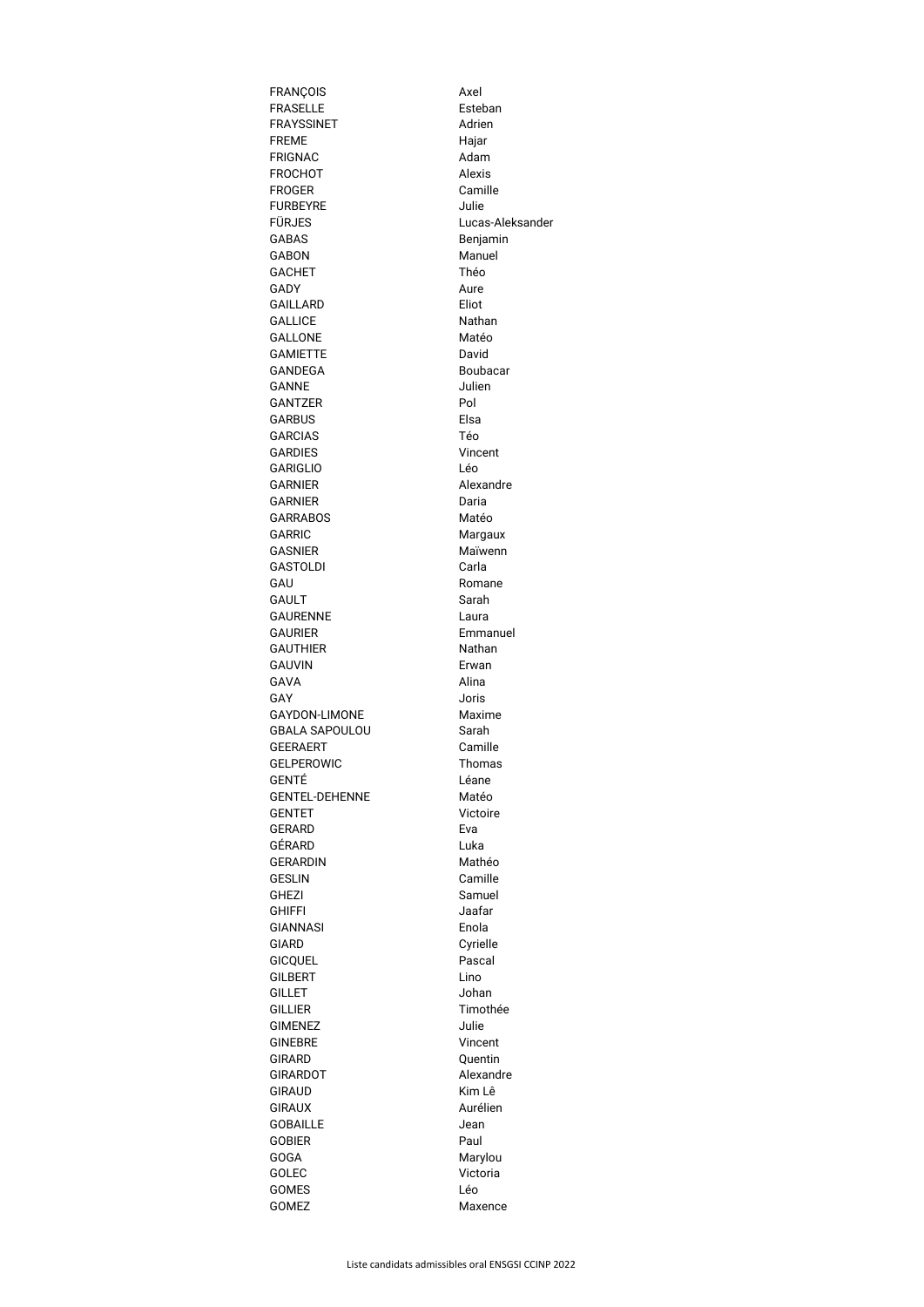| GONÇALVES                              | Florian              |
|----------------------------------------|----------------------|
| <b>GONTIER</b>                         | Sam                  |
| <b>GONZALEZ</b>                        | Xavier               |
| <b>GORECKI</b>                         | Emmy                 |
| GORRY--MAZEREAU                        | Léon                 |
| GOUASMI                                | Adam                 |
| <b>GOUBAND</b><br><b>GOUHEY</b>        | Gabriel<br>Estebane  |
| <b>GOULAM</b>                          | Jaheer Alee          |
| <b>GOULLET DE RUGY</b>                 | Paul                 |
| <b>GOUNTAF</b>                         | Inès                 |
| <b>GOUPIL</b>                          | Clémence             |
| <b>GOURAUD</b>                         | Antonin              |
| <b>GOURAUD</b>                         | Gaspard              |
| <b>GOURBIERE</b>                       | Yohan                |
| <b>GOURGAND</b>                        | Maïa                 |
| <b>GOURMELEN</b>                       | Mathieu              |
| <b>GOURSEAU</b>                        | Auxence              |
| <b>GOUSSAULT</b>                       | Mattéo               |
| <b>GOUSSET</b>                         | Gauthier             |
| <b>GOUX</b>                            | Morgan               |
| <b>GOUY-PAILLIER</b><br><b>GOYTINO</b> | Clément<br>Audrey    |
| <b>GRACIAS</b>                         | <b>Alexis</b>        |
| GRADEL                                 | Paul                 |
| <b>GRAFF</b>                           | <b>Thomas</b>        |
| <b>GRAFFARD</b>                        | Samson               |
| GRANDGIRARD                            | Loïc                 |
| <b>GRANDJEAN</b>                       | Ambroise             |
| GRAU                                   | Léna                 |
| GRÈZES-BESSET                          | Marianne             |
| GRIÈRE                                 | Hugo                 |
| <b>GRIGNOUX</b>                        | Amandine             |
| <b>GRILLET</b>                         | <b>Nathan</b>        |
| <b>GRIMPRET</b><br><b>GROS</b>         | Lilou<br>Héloïse     |
| <b>GROSS</b>                           | Théo                 |
| <b>GRZECZKOWICZ</b>                    | Alban                |
| GUÉGUÉNIAT                             | Alana                |
| GUÉGUÉNOU                              | Cédric               |
| <b>GUERIN</b>                          | <b>Marius</b>        |
| <b>GUERIN</b>                          | Théo                 |
| GUÉRIN                                 | Marine               |
| <b>GUÉRITAULT</b>                      | Romain               |
| <b>GUERMEUR</b>                        | Mathieu              |
| <b>GUERRE-CHALEY</b>                   | Noé                  |
| <b>GUERRERO</b>                        | Loris                |
| <b>GUIBLAIN</b><br><b>GUIDI</b>        | Alexandre<br>Margaux |
| <b>GUIGO</b>                           | Merlin               |
| <b>GUILBAUD</b>                        | <b>Thomas</b>        |
| <b>GUILBERT</b>                        | Tom                  |
| <b>GUILLAUME</b>                       | Sacha                |
| <b>GUILLEMETTE</b>                     | Axel                 |
| <b>GUILLEMIN</b>                       | Aurore               |
| <b>GUILLEMOT</b>                       | Nathan               |
| <b>GUILLERMIN</b>                      | Madeleine            |
| <b>GUIOT-DOREL</b>                     | Paul                 |
| <b>GUIVARCH</b>                        | Samuel               |
| НA                                     | Joséphine            |
| <b>HABIBIAN</b><br><b>HACQUARD</b>     | Maxime<br>Benoît     |
| <b>HADDOUGA</b>                        | Yassir               |
| HAFF                                   | Léo                  |
| HAJJI                                  | <b>Nassim</b>        |
| <b>HAJOUBI</b>                         | Chamseddouha         |
| <b>HAKMOUN</b>                         | Dan                  |
| HALUPKA                                | Emma                 |
| <b>HAMMIDECHE</b>                      | Sarah                |
|                                        |                      |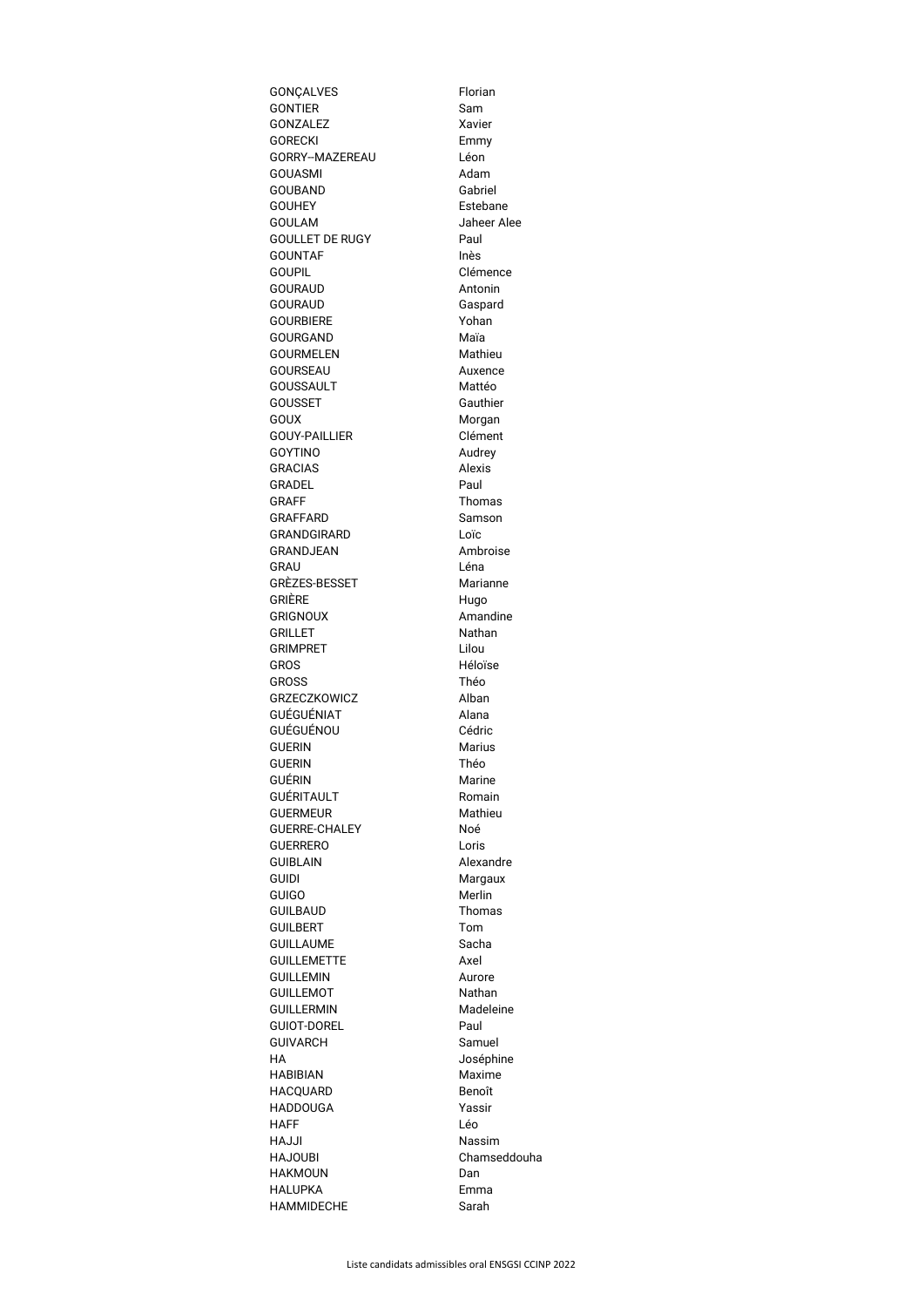| <b>HAMMOUCH</b>                | Salwa                      |
|--------------------------------|----------------------------|
| HAMONOU                        | Romain                     |
| <b>HAMY</b>                    | Aurélien                   |
| <b>HAMY</b>                    | Pierre-Yves                |
| HAN                            | Julie                      |
| <b>HANNACHI</b>                | Adam                       |
| <b>HAON</b>                    | Fanny                      |
| <b>HAQUETTE</b>                | Julie                      |
| <b>HARBEBY</b>                 | Victor                     |
| <b>HARMAND</b>                 | Arthur                     |
| <b>HARTER</b>                  | Eloïse                     |
| HASNAOUI                       | Rania                      |
| <b>HAUMESSER</b>               | Anaëlle                    |
| <b>HAUTBOIS</b>                | <b>Blandine</b>            |
| <b>HEBERT</b>                  | Julie                      |
| HÉBRARD                        | Sandra                     |
| <b>HELDER</b>                  | Luc                        |
| <b>HELOU</b>                   | <b>Benoit</b>              |
| HEMELSDAËL                     | Lucas                      |
| <b>HEMERYCK</b>                | Benjamin                   |
| <b>HEMON</b>                   | <b>Tristan</b>             |
| <b>HENKEL</b>                  | Mark                       |
| <b>HENRION</b>                 | Lola                       |
| <b>HENRIQUES</b>               | <b>Alexis</b>              |
| <b>HERBLOT</b>                 | Thomas                     |
| <b>HERMELINE</b>               | Théo                       |
| <b>HERMITTE</b>                | Arthur                     |
| HERVÉ                          | Gaspard                    |
| <b>HILLEMBRAND</b>             | Valentin                   |
| HISLER                         | Noah                       |
| <b>HMAISSI</b>                 | Haitham                    |
| HMIMOU                         | Yassine                    |
| НO                             | Jimmy                      |
| HOA                            | Enzo                       |
| <b>HOCHEPIED</b>               | Damien                     |
| <b>HOOGHE</b><br><b>HORESH</b> | <b>Baptiste</b><br>Justine |
| HOUARI                         | Imane                      |
| <b>HOUIN</b>                   | Julie                      |
| <b>HOUREZ</b>                  | William                    |
| <b>HOURTOULE</b>               | Janelle                    |
| HU                             | Victor                     |
| HUART                          | Dylan                      |
| <b>HUBERT</b>                  | Yann                       |
| HUET                           | Jérôme                     |
| HUET                           | Juliette                   |
| <b>HUGUET</b>                  | Alexandre                  |
| <b>HULIN</b>                   | Kilyan                     |
| <b>HUMBERT</b>                 | Gonzague                   |
| <b>HUYET DUMONG</b>            | Hugo                       |
| <b>IFERGAN</b>                 | Noémie                     |
| <b>IGIER</b>                   | Maëlle                     |
| <b>INGLOT</b>                  | Natacha                    |
| <b>IOAN</b>                    | Florent                    |
| <b>ISOLA</b>                   | Méline                     |
| <b>ISSAAD</b>                  | Sabrina                    |
| ITO                            | Rei                        |
| IZQUIERDO QUIRÓS               | Alejandro                  |
| <b>JACOBS</b>                  | Arne                       |
| <b>JACQUINOT</b>               | Nathan                     |
| JAGUENEAU                      | Katia                      |
| JAÏTE                          | Laïla                      |
| <b>JAMELOT</b>                 | Solenn                     |
| <b>JAMOIS</b>                  | <b>Marine</b>              |
| JANSOU                         | Vincent                    |
| JAOUEN                         | <b>Mathis</b>              |
| JBARI                          | Soulayman                  |
| JEAN<br><b>JEAN</b>            | Alexandre                  |
|                                | Grégoire                   |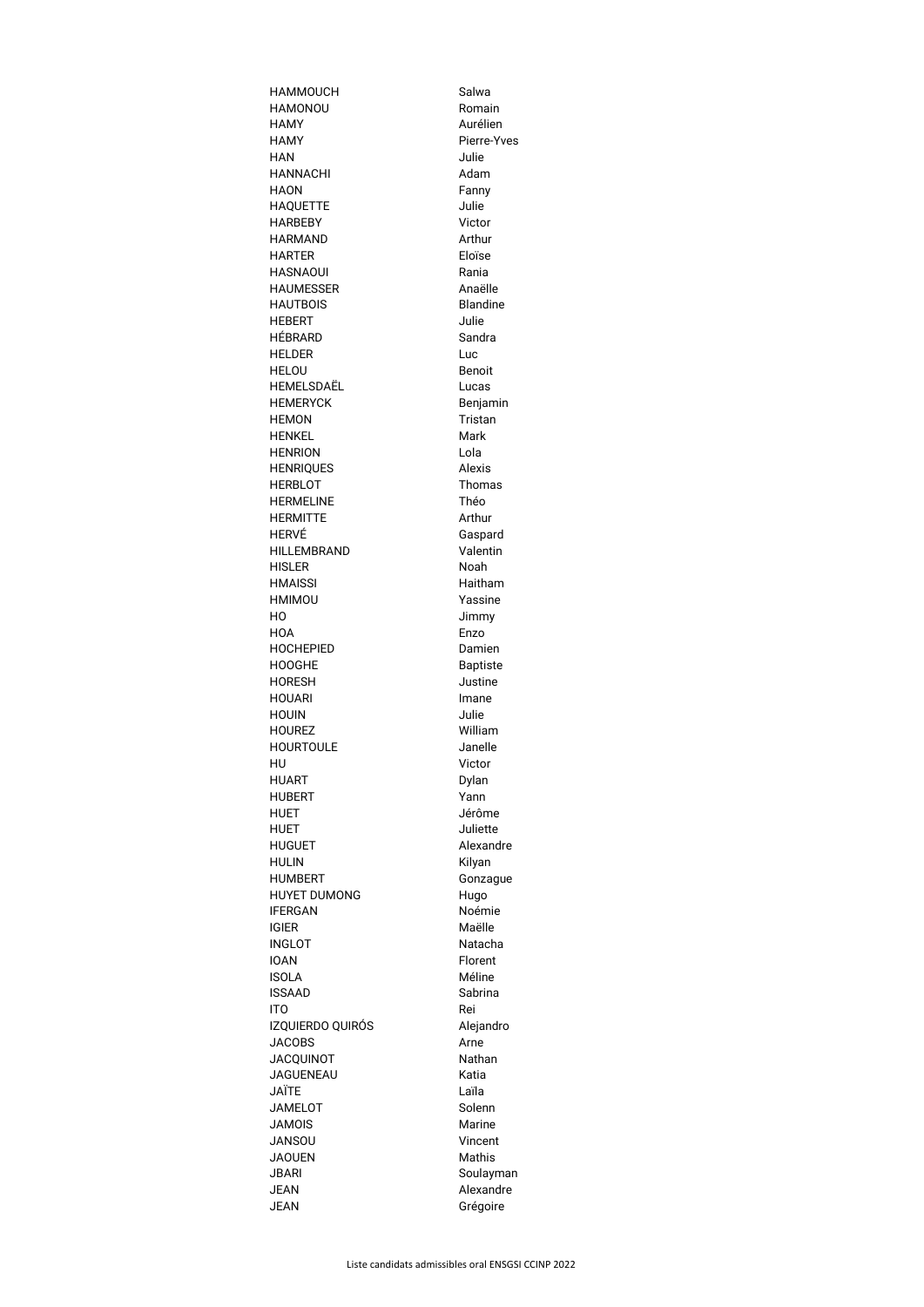| <b>JEAN-JACQUES</b>             | Noah                         |
|---------------------------------|------------------------------|
| <b>JEANNE</b>                   | Arthur                       |
| <b>JEANVOINE</b>                | Achille                      |
| JELLIMANN                       | Guillaume                    |
| JENFT                           | <b>Thibaut</b>               |
| JÉZÉQUEL                        | Cédric                       |
| <b>JIANG</b><br><b>JIHEL</b>    | Luc                          |
| JIN                             | Ayoub<br>Evelyne             |
| JIN                             | Juliette                     |
| JIN                             | Loan                         |
| <b>JOLIVET</b>                  | Audrey                       |
| <b>JOLY</b>                     | Claire                       |
| <b>JOLY</b>                     | Thomas                       |
| <b>JORET</b>                    | Tom                          |
| <b>JOSEPH</b>                   | Enzo                         |
| <b>JOSSE</b>                    | Fabio                        |
| <b>JOSSEY CONSTANTINE</b>       |                              |
| JEYANDRAN                       | Jessan                       |
| <b>JOUANEN</b>                  | Romane                       |
| <b>JOUBI</b>                    | <b>Kris</b>                  |
| <b>JOUFFROY</b><br><b>JOUVE</b> | Louis<br>Pauline             |
| JOYAUD                          | Auguste                      |
| <b>JUGGERY</b>                  | Alice                        |
| <b>JUILLARD</b>                 | Noé                          |
| <b>JULIEN</b>                   | Amaury                       |
| <b>JULIEN</b>                   | David                        |
| <b>JUSTINIANO</b>               | Ortense                      |
| <b>KAAB</b>                     | Hiba                         |
| KALEM                           | Lehna                        |
| KAMGA                           | Imri                         |
| <b>KAOUANE</b><br>KARA          | Myriam<br>Enzo               |
| <b>KARIM</b>                    | Léo-Pol                      |
| KARL                            | <b>Alexis</b>                |
| KAYSER                          | Elie                         |
| <b>KEPPLER</b>                  | Thomas                       |
| <b>KERBRAT</b>                  | Jonas                        |
| KERLO                           | Arthur                       |
| <b>KERNEIS</b>                  | Maël                         |
| <b>KERVELLA</b>                 | Titouan                      |
| <b>KHALIFA</b>                  | Mariette                     |
| <b>KHALIS</b>                   | Samy                         |
| KHALLAAYOUNE                    | Yasmine                      |
| <b>KHAYAR</b><br>KHIAR          | <b>Mohamed Anas</b><br>Elias |
| <b>KHOUMA</b>                   | Moustapha                    |
| <b>KICHOUH</b>                  | Othman                       |
| <b>KOKOTAKIS</b>                | Ange                         |
| <b>KOMPANIETS</b>               | Elizaveta                    |
| KONSTANTARAKOS                  | Ruben                        |
| KONZACK-WENGER                  | Dimitri                      |
| KÖSTER-JOUSSET                  | Léonie                       |
| KOTOWSKI                        | Hélèna                       |
| KOZA                            | Marie                        |
| KRIKA                           | Camila                       |
| <b>KRUGLER</b>                  | Eloi                         |
| <b>LAACHIR</b><br>LACH          | Hafsa<br>Théo                |
| <b>LACHICHE</b>                 | Olivier                      |
| LACHOWICZ                       | Lily                         |
| <b>LACOSTE</b>                  | Antony                       |
| <b>LADHARI</b>                  | Paul                         |
| LADROUZ                         | Ali                          |
| LAFFONT                         | Antoine                      |
| <b>LAFONT</b>                   | Coline                       |
| <b>LAFOY</b>                    | Côme                         |
| <b>LAGARDE</b>                  | Romain                       |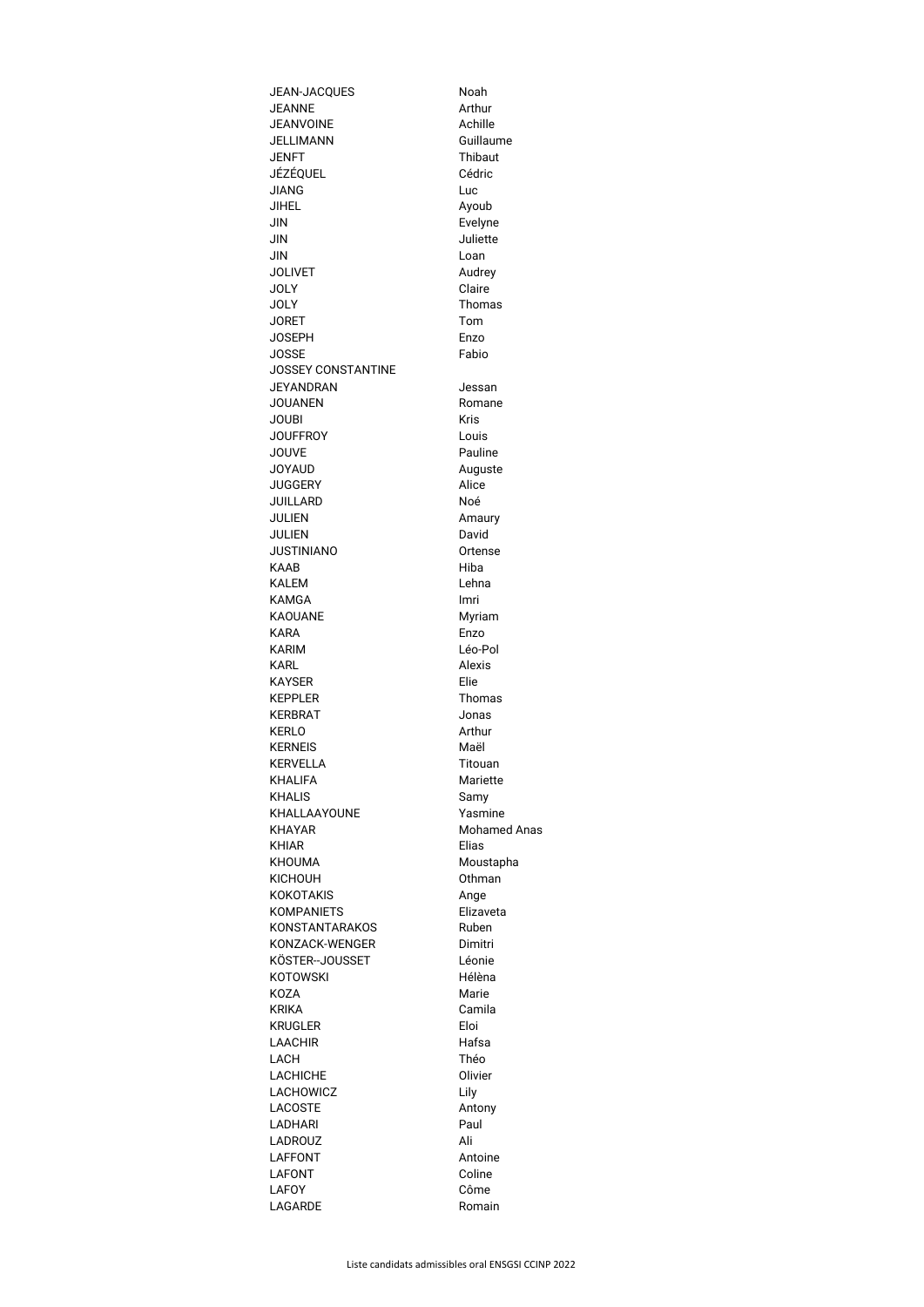| LAGNEAU                                                                               | Nathan                    |
|---------------------------------------------------------------------------------------|---------------------------|
| <b>LAHBABI</b>                                                                        | Ghali                     |
| <b>LAHBAIRI</b>                                                                       | Achraf                    |
| LAHOUAZI                                                                              | Naïma                     |
| LAÏK                                                                                  | Rebecca                   |
| LAKHAL                                                                                | Samia                     |
| LAKHMI<br><b>LAMBERT</b>                                                              | Boutayna<br>Ethan         |
| LAMBERT                                                                               | Pauline                   |
| <b>LAMDAOIR</b>                                                                       | Rida                      |
| LAMENTA                                                                               | Astrid                    |
| <b>LAMONNERIE</b>                                                                     | Philomène                 |
| LAMRI                                                                                 | Florian                   |
| <b>LAMRINI</b>                                                                        | Mohamed-Amin              |
| LAMY                                                                                  | Vinciane                  |
| <b>LANDRODIE</b>                                                                      | Hugo                      |
| <b>LANDRON</b>                                                                        | Louis                     |
| <b>LANGLAIS</b>                                                                       | Camille                   |
| <b>LANGLAIS</b>                                                                       | Malo                      |
| LANGROGNET                                                                            | Louis                     |
| LAOUÉNAN                                                                              | Corentin                  |
| <b>LAPORAL</b>                                                                        | <b>Brice</b>              |
| <b>LAPUENTE</b>                                                                       | Chloé                     |
| <b>LAROCHE</b>                                                                        | Damien                    |
| <b>LAROSIERE</b>                                                                      | Antoine                   |
| <b>LARRAZET</b>                                                                       | Amaury                    |
| <b>LASCOUMES</b>                                                                      | Joël                      |
| LASSERRE                                                                              | Jules                     |
| <b>LASSOUED</b>                                                                       | Wajdi                     |
| <b>LATIEULE</b><br><b>LAUGIER</b>                                                     | Garance<br><b>Melvin</b>  |
| <b>LAUNAY</b>                                                                         | Maxime                    |
| LAURENDEAU                                                                            | Benjamin                  |
| <b>LAURENT</b>                                                                        | Alexandre                 |
|                                                                                       | Zoé                       |
|                                                                                       |                           |
| LAURENT--IRANMEHR                                                                     |                           |
| LAVENU<br><b>LAVIN</b>                                                                | Alexandre<br>Noa          |
| <b>LE BIDEAU</b>                                                                      | Alexandre                 |
| <b>LE BIHAN</b>                                                                       | Rozenn                    |
| LE BOULCH                                                                             | Camille                   |
| LE CALVEZ                                                                             | Eileen                    |
| LE COZ                                                                                | Maixent                   |
| <b>LE DONNE</b>                                                                       | Lucas                     |
| <b>LE FALC'HER</b>                                                                    | Matthieu                  |
| <b>LE FOURN</b>                                                                       | <b>Marius</b>             |
| <b>LE GALL</b>                                                                        | Lucas                     |
| <b>LE GLEUT</b>                                                                       | <b>Nicolas</b>            |
| <b>LE GRONTEC</b>                                                                     | <b>Bertile</b>            |
| <b>LE LAY</b>                                                                         | Louis                     |
| <b>LE MEN</b>                                                                         | Yuna                      |
| <b>LE MEUR</b>                                                                        | Vincent                   |
| <b>LE RENARD</b>                                                                      | Hugo                      |
| <b>LE THIEC</b>                                                                       | Florent                   |
|                                                                                       | Nathan                    |
| <b>LEBAS</b><br>LEBLANC-EVESQUE                                                       | Quentin                   |
| <b>LEBON</b>                                                                          | <b>Matthieu</b><br>Maxime |
|                                                                                       | Martin                    |
| <b>LEBON</b><br>LEBOSSÉ<br><b>LEBRERE</b>                                             | Illyana                   |
| <b>LEBRET</b>                                                                         | Lilou                     |
|                                                                                       | Alexandre                 |
|                                                                                       | <b>Mathis</b>             |
|                                                                                       | Benjamin                  |
|                                                                                       | Maxime                    |
| <b>LECOMTE</b><br><b>LECOQ</b><br><b>LECORDIX</b><br><b>LEDOUX</b><br><b>LEFEBVRE</b> | Alice                     |
| <b>LEFEBVRE</b>                                                                       | Arnaud                    |
| <b>LEFORT</b>                                                                         | Maxime                    |
| <b>LEFRANCOIS</b><br><b>LEGRAND</b>                                                   | Chiara<br>Matthieu        |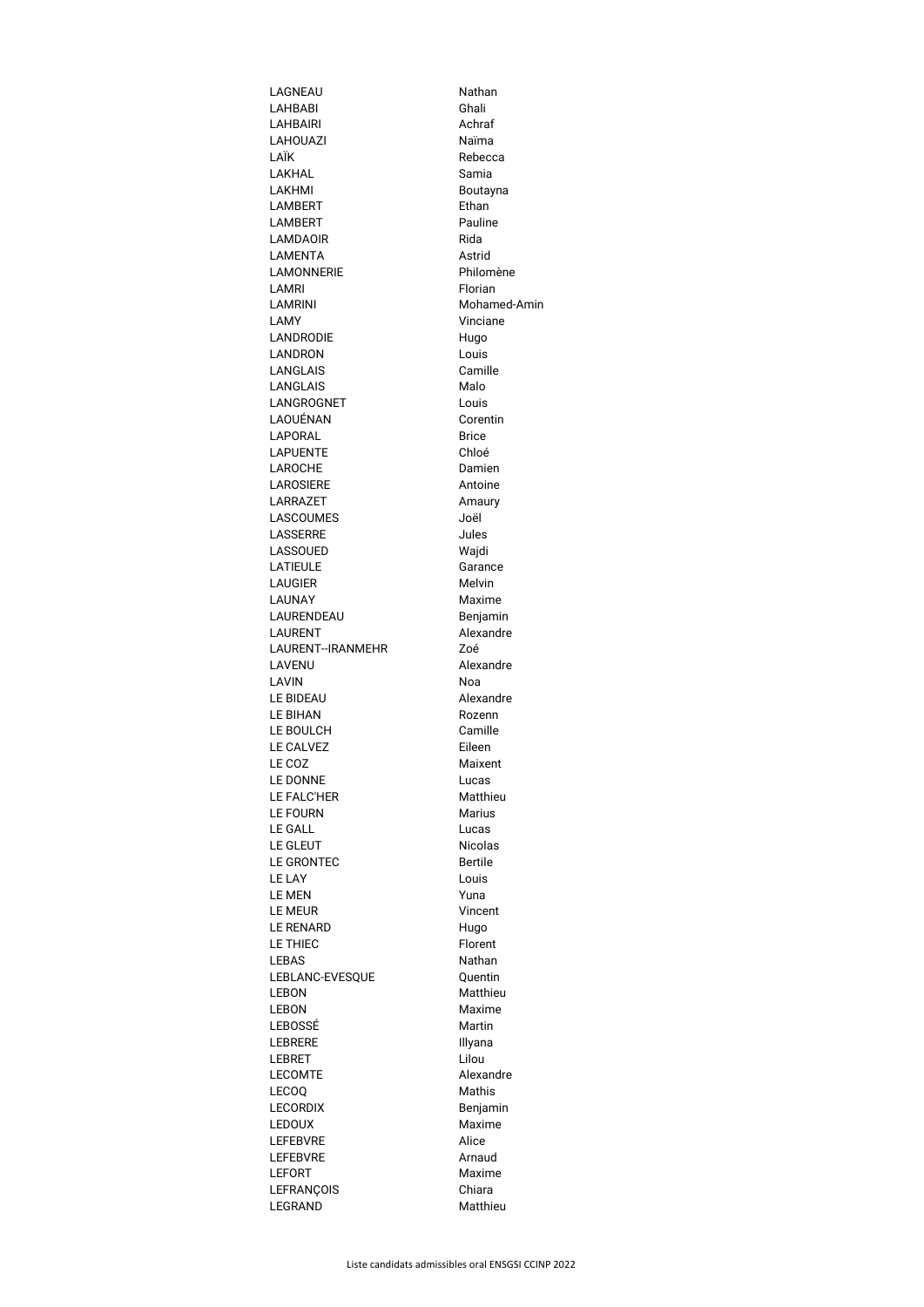| LEGRAND                       | Pierre              |
|-------------------------------|---------------------|
| <b>LEHMANN</b>                | Ryan                |
| <b>LEMAIRE</b>                | Romain              |
| <b>LEMAUX</b>                 | Matthieu            |
| LEMBLÉ                        | Corentin            |
| <b>LEMOINE</b>                | Démiane             |
| <b>LEMOINE</b>                | Noémie              |
| <b>LENFANT</b>                | Alexandre           |
| <b>LENOIR</b>                 | Jérémy              |
| <b>LENOIR</b>                 | Lucie               |
| LÉOST<br><b>LERAY</b>         | Guillaume<br>Ewen   |
| <b>LEROI</b>                  | Robin               |
| <b>LEROUX</b>                 | Anna                |
| <b>LEROUX</b>                 | Charline            |
| <b>LEROY</b>                  | Emile-Koji          |
| <b>LETELLIER</b>              | Luc                 |
| LETELU                        | Justine             |
| LEU                           | Anthony             |
| <b>LEVEAUX</b>                | <b>Suzel</b>        |
| LÉVÊQUE                       | Hugo                |
| <b>LEVREL</b>                 | Victor              |
| LÉVY                          | Liora               |
| <b>LEYRIS</b>                 | Anouk               |
| <b>LEYSSENS</b>               | Evan                |
| <b>LHOTE</b>                  | Tanya               |
| LI                            | <b>Emilie Xueer</b> |
| $\overline{\mathsf{L}}$       | François            |
| <b>LIGONNET</b>               | Justine             |
| LIM                           | Typhaine            |
| LIN                           | Loris               |
| LIU                           | Clara               |
| <b>LLIDO</b>                  | Alexandre           |
| <b>LLIDO</b><br><b>LOCHET</b> | Jérémy<br>Loréna    |
| <b>LOISELET</b>               | Guillaume           |
| <b>LOPES</b>                  | Louna               |
| <b>LOPEZ</b>                  | Léopold             |
| <b>LORNE</b>                  | Margaux             |
| LOTFI                         | El Mehdi            |
| <b>LOUBET</b>                 | Charlotte           |
| <b>LOUBET</b>                 | Clara               |
| LOUÉ                          | Robin               |
| LOUIS-ZABETH                  | Théo                |
| <b>LOUPIAS</b>                | Antoine             |
| <b>LOYNET</b>                 | Perrine             |
| LU                            | Pauline             |
| <b>LUCAS</b>                  | Paul                |
| LUCHINI--PALLOTTA             | Timéo               |
| <b>LUDOWICZ</b>               | Marie               |
| LUU                           | Noémie              |
| LUX                           | Néo                 |
| LY                            | Alexis-Haplek       |
| <b>MACON</b><br><b>MADAR</b>  | Pauline             |
| <b>MADELAINE</b>              | Benjamin<br>Colin   |
| MAËS                          | Matthieu            |
| <b>MAGAND</b>                 | Clémence            |
| <b>MAGNEN</b>                 | Réjane              |
| <b>MAGUECHOUCHE</b>           | Mohamed             |
| <b>MAHAMAT YARO</b>           | Youssouf            |
| MAHÉ                          | <b>Thibaud</b>      |
| <b>MAHTOUB</b>                | Moussa              |
| <b>MAIGNEN</b>                | Timothée            |
| <b>MAILLE</b>                 | Hugo                |
| <b>MAILLOT</b>                | Charlène            |
| <b>MAILLY</b>                 | Alicia              |
| <b>MAINIER</b>                | <b>Nathan</b>       |
| <b>MAIROT</b>                 | Yanis               |
|                               |                     |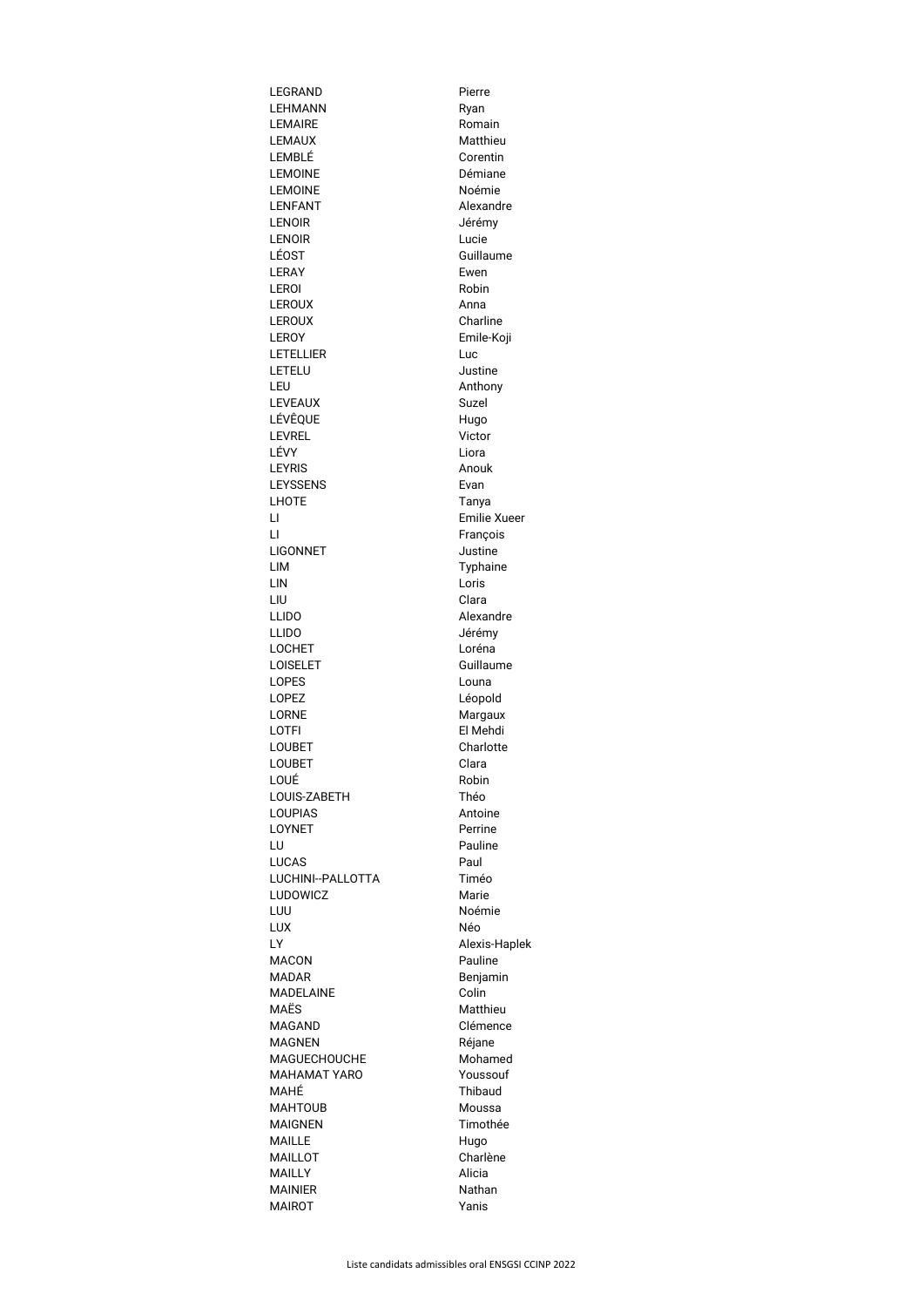| <b>MALER</b>                    | Quentin                   |
|---------------------------------|---------------------------|
| <b>MALGOUYRES</b>               | Rémi                      |
| <b>MALIK</b>                    | Yassin                    |
| MALLET-GUY                      | Jean                      |
| <b>MALVY</b>                    | Hugo                      |
| <b>MAMMAR</b>                   | Orlane                    |
| <b>MAMODALY</b>                 | Elise-Naznine             |
| <b>MANAL</b>                    | Mahmoud                   |
| <b>MANGATA</b>                  | <b>Nathanie</b>           |
| <b>MANGOLD</b>                  | Quentin                   |
| <b>MANORANJITHAN</b>            | Abirami                   |
| <b>MANSOURI</b>                 | Sofian                    |
| <b>MARCHIVE</b>                 | Gabriel                   |
| <b>MARCIANO</b>                 | Mattéo                    |
| <b>MARCOS</b>                   | Sylvain                   |
| <b>MARDJALI</b>                 | Sélya                     |
| <b>MARIN</b>                    | Othilie                   |
| <b>MARMORAT</b>                 | Jade                      |
| <b>MARQUET</b>                  | Isabelle                  |
| <b>MARQUIS</b>                  | Lili                      |
| <b>MARROUCHI</b>                | <b>Bilal</b>              |
| <b>MARTIN</b>                   | Alice                     |
| <b>MARTIN</b>                   | Jade                      |
| <b>MARTIN</b>                   | Léa                       |
| <b>MARTIN</b>                   | Lucas                     |
| <b>MARTIN</b>                   | Paul                      |
| <b>MARTIN</b>                   | Raphaël                   |
| <b>MARTIN</b>                   | Romain                    |
| <b>MARTIN</b>                   | Samuel                    |
| <b>MARTIN</b>                   | Tanguy                    |
| <b>MARTIN</b>                   | Théo                      |
| <b>MARTINANT</b>                | Camille                   |
| <b>MARTINET</b>                 | Antoine                   |
| <b>MARTINEZ-PEREZ</b>           | Estéban                   |
| <b>MARTINS</b>                  | Clément                   |
| <b>MARTRES</b>                  | <b>Bastien</b>            |
|                                 |                           |
|                                 |                           |
| <b>MARTY</b>                    | <b>Baptiste</b>           |
| <b>MARY</b>                     | Mathieu                   |
| <b>MASCARENHAS CABRAL</b>       | Saneila                   |
| <b>MASCARO</b>                  | Siâm                      |
| <b>MASCOT</b>                   | Rémi                      |
| <b>MASSACRIER</b>               | Manon                     |
| <b>MASSERON</b>                 | Arnaud                    |
| <b>MASSIGNAN</b>                | Corentin                  |
| <b>MATENCIO</b>                 | Téis                      |
| <b>MATHIEU</b>                  | Alexandre                 |
| <b>MATHIEU</b>                  | Julie                     |
| <b>MATHIEU</b>                  | <b>Thomas</b>             |
| <b>MATHIOT</b>                  | Apolline                  |
| <b>MATIAS--PUJANTE</b>          | Dimitri                   |
| <b>MATTY</b>                    | Pénélope                  |
| <b>MAUFRONT</b>                 | Anna                      |
| <b>MAUGER</b>                   | Clara                     |
| <b>MAUNOURY</b>                 | Flavie                    |
| M'BANI                          | Elorie                    |
| <b>MEDIENE</b>                  | Najib                     |
| <b>MEDIENE</b>                  | Yanis                     |
| <b>MEESSEMAN</b>                | Claire                    |
| <b>MEHANNEK</b>                 | Houssemedine              |
| <b>MEHENNI</b>                  | Yann                      |
| <b>MEKCHOUCHE</b>               | Mélissa-Rose              |
| <b>MENIL</b>                    | Aurélien                  |
| <b>MERLO</b>                    | Charli                    |
| <b>MESNARD</b>                  | Alizée                    |
| <b>MESSAOUDI</b>                | Abdessamad                |
| <b>MÉTRA</b>                    | Louis                     |
| <b>MEUGNIER</b>                 | Julie                     |
| <b>MEUGNOT</b><br><b>MEULAN</b> | Thomas<br><b>Baptiste</b> |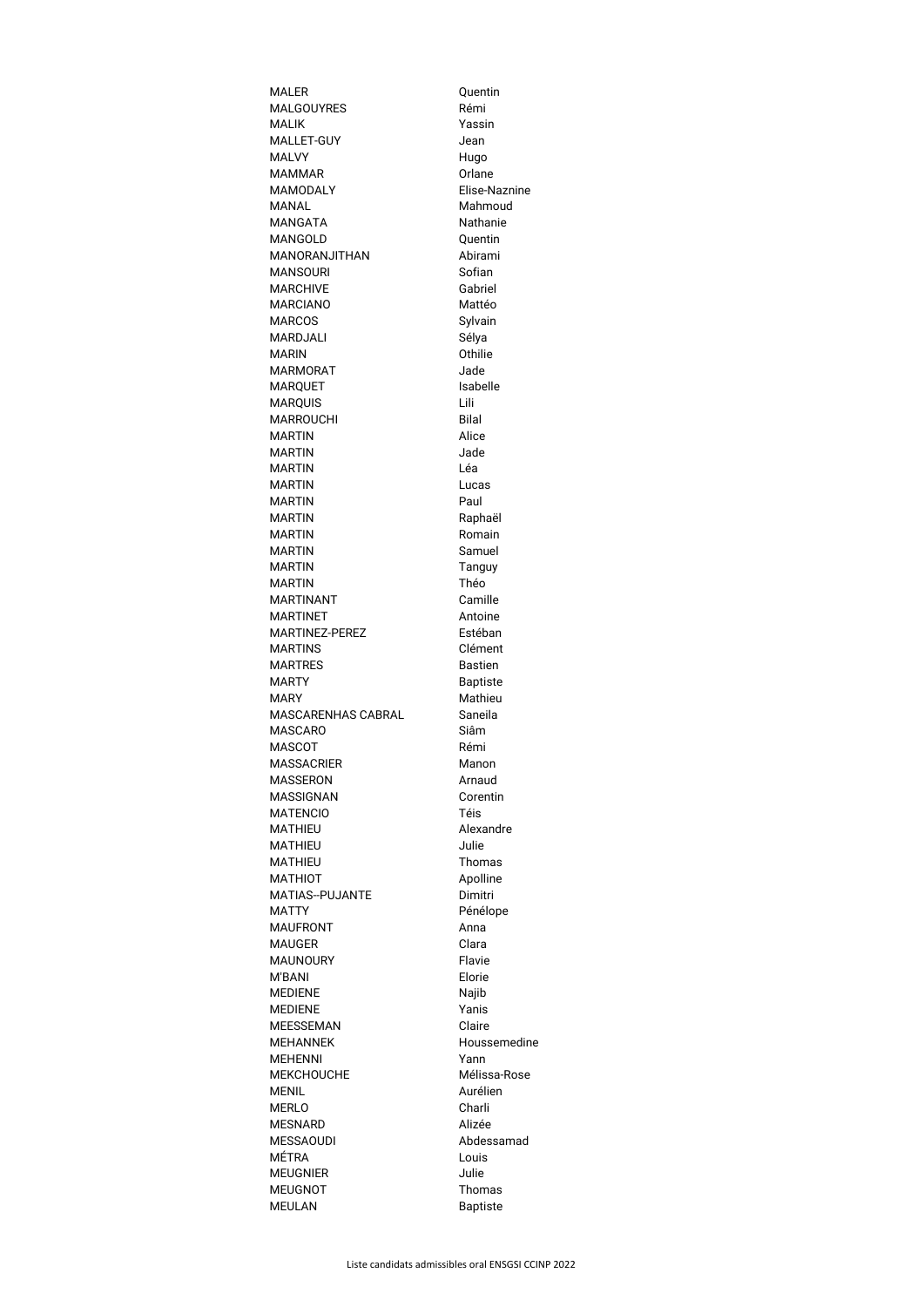| <b>MEUNIER</b>                           | Ninon                      |
|------------------------------------------|----------------------------|
| <b>MEUNIER</b>                           | Théo                       |
| <b>MEYER</b>                             | Nathan                     |
| <b>MEZIANE</b>                           | Syrine                     |
| <b>MEZIANI</b>                           | Célia                      |
| <b>MHILIS</b>                            | Aymane                     |
| <b>MICHAUX</b>                           | Rémi                       |
| <b>MICHEL</b>                            | <b>Thibault</b>            |
| <b>MICHELIS</b>                          | Cassandre                  |
| <b>MILLAT-CARUS</b>                      | Thomas                     |
| <b>MILLER</b>                            | Prune                      |
| <b>MINATCHY</b>                          | Laurent                    |
| <b>MOCQUERY</b><br><b>MOHAMED JAMEEL</b> | Philippe<br>Lifri          |
| MOHAMED NOUROU                           | Massoib                    |
| <b>MONDION</b>                           | <b>Baptiste</b>            |
| <b>MONIN</b>                             | Louis                      |
| <b>MONNIER</b>                           | Léo                        |
| <b>MONOT</b>                             | Alexia                     |
| <b>MONSELLIER</b>                        | <b>Tristan</b>             |
| <b>MONTERYMARD</b>                       | Jessica                    |
| <b>MORAND</b>                            | Meddhy                     |
| MORÉALE                                  | Julie                      |
| <b>MOREAU</b>                            | Domitille                  |
| <b>MOREAU</b>                            | Solène                     |
| <b>MORELLET</b>                          | Amandine                   |
| <b>MORILLE</b>                           | Paul                       |
| <b>MORIN</b>                             | Antoine                    |
| <b>MORIN</b>                             | <b>Tiffany</b>             |
| <b>MORINIERE</b>                         | <b>Nicolas</b>             |
| <b>MORLET</b>                            | Victor                     |
| <b>MORMONT</b>                           | Mona                       |
| <b>MORON</b>                             | <b>Bastien</b>             |
| <b>MORSLI</b>                            | Anais                      |
| <b>MOTHAIS</b>                           | Léo                        |
| <b>MOURAO</b>                            | Mattéo                     |
| MOURGUES--HAROCHE                        | Maëna                      |
| MOUROUVAPIN                              | Anthony                    |
| <b>MOURTADA</b>                          | Clarisse                   |
| <b>MOUSRIJ</b>                           | Aya                        |
| <b>MOUSSET</b>                           | Aurélien                   |
| <b>MOYEN</b>                             | Adrien                     |
| <b>MULARD</b>                            | Flavie                     |
| <b>MULTON</b>                            | Mateo                      |
| MUZARD                                   | Florian                    |
| <b>MZIOU</b>                             | Sammy                      |
| <b>NAMYST</b>                            | Julien                     |
| NAOUI                                    | Salma                      |
| <b>NATUREL</b>                           | Matthieu                   |
| <b>NAVILIAT</b>                          | Eloïse                     |
| N'DOURI SANGANA                          | Shana                      |
| <b>NEDONSEL</b>                          | Clément                    |
| <b>NEGRIER</b>                           | <b>Thibault</b>            |
| <b>NEHOU</b>                             | Alexis                     |
| <b>NERSON</b>                            | Sacha                      |
| <b>NESTORET</b>                          | Soleene                    |
| NGO                                      | David                      |
| <b>NGUYEN</b>                            | Anthony                    |
| <b>NGUYEN</b>                            | Paul                       |
| NICOLAÏ                                  | Amélie                     |
| <b>NICOLET</b>                           | Capucine                   |
| <b>NICOLLE</b>                           | Léo                        |
| <b>NIVET</b>                             | Alice                      |
| <b>NKEN</b>                              | Anaël                      |
| <b>NOULET</b>                            | Julie                      |
| <b>NOULIN</b><br>NOUVEL DE LA FLÈCHE     | Carla                      |
| NOVOKHATSKY                              | <b>Tanguy</b><br>Ekaterina |
| <b>NZENGU</b>                            | Pierre                     |
|                                          |                            |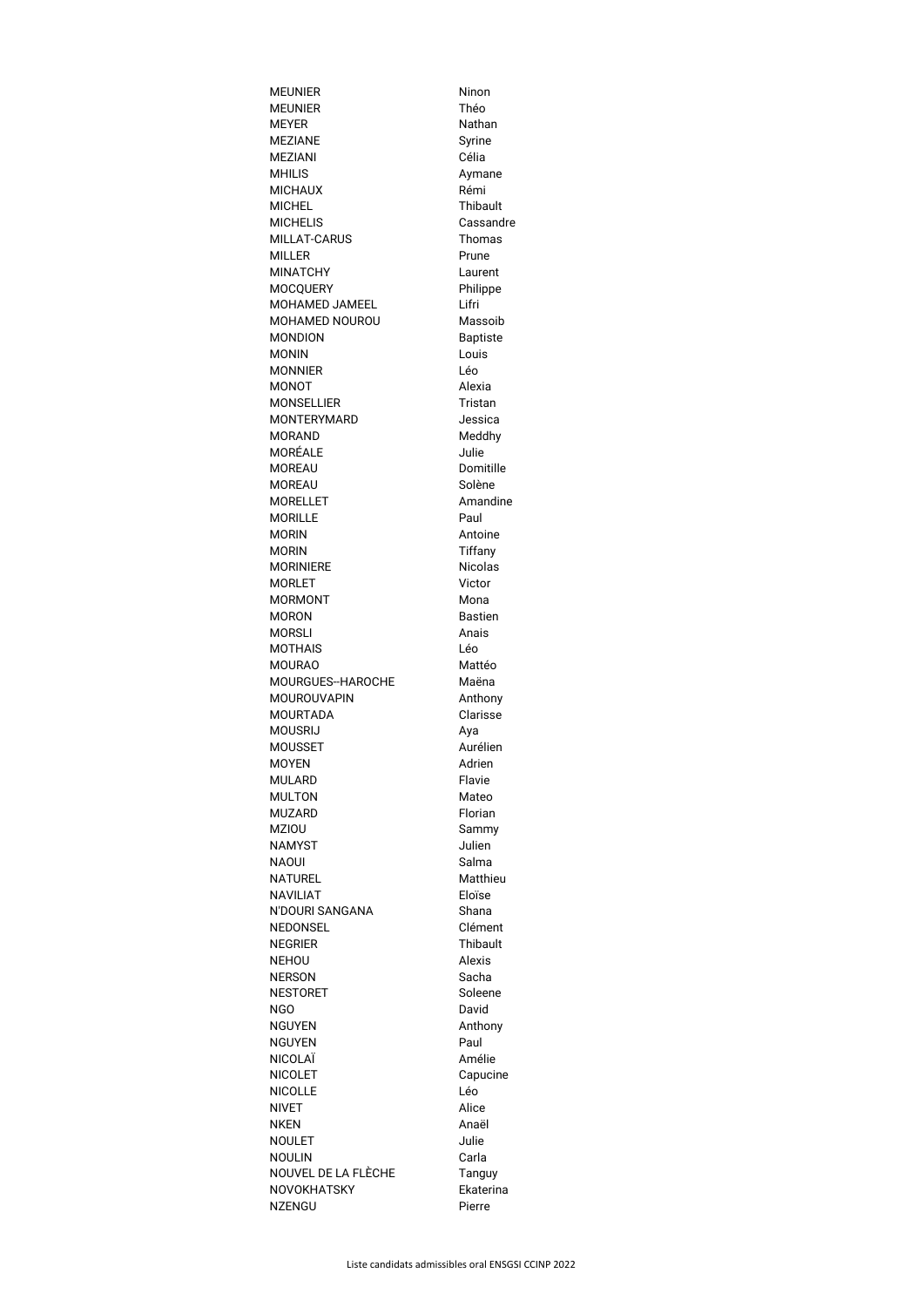| <b>NZUSSING</b>           | Marie          |
|---------------------------|----------------|
| <b>ODELOT</b>             | Manon          |
| <b>OGBE</b>               | Oritsebubemi   |
| <b>OIZEL</b>              | Chloé          |
| OLIVÉ                     | Elliot         |
| <b>OLIVIER</b>            | Clément        |
| OLIVIÉRO--VECCI           | Yann           |
| <b>OLSAK</b>              | Yaël           |
| <b>ONGLA</b>              | Lou            |
| <b>ORZAN</b>              | Alicia         |
| <b>OUAALI</b>             | Abd-Ennour     |
| <b>OUBRAIM</b>            | Amine          |
| <b>OUDRY</b>              | Etienne        |
| <b>OUERDI</b>             | Sarah          |
| <b>OUHAIBI</b>            | Sarah          |
| <b>OUHOUD</b>             | Aylan          |
| <b>OUILLON</b>            | Jonathan       |
| <b>OULD HENNIA</b>        | Inès           |
| <b>OULD OUALI</b>         | Massyl         |
| <b>OUTZOULA</b>           | Abderrazzak    |
| <b>OZÇELIK</b>            | Özlem          |
| <b>OZILLE</b>             | Claire         |
| <b>PAILLARD</b>           | Chloé          |
| <b>PAINVIN</b>            | Elsa           |
|                           |                |
| <b>PALAMARCZUK</b>        | Emma           |
| <b>PALUMBO</b>            | Thëo           |
| <b>PAMIES</b>             | <b>Marine</b>  |
| <b>PANTALONI</b>          | Marine         |
| <b>PAPIN</b>              | <b>Nicolas</b> |
| <b>PARADA</b>             | Leocan         |
| <b>PASQUINO</b>           | Margot         |
| <b>PATHIOT</b>            | Raphaëlle      |
| <b>PAUL</b>               | Alice          |
| <b>PAUL</b>               | Loïse          |
| <b>PAULIN</b>             | Céline         |
| <b>PAUNOVIC</b>           | Filip          |
| <b>PAVIOT</b>             | Corentin       |
| <b>PAYET</b>              | Eloïse         |
| <b>PAYET</b>              | Emmanuel       |
| <b>PEAQUIN</b>            | Emile          |
| <b>PECQUEUR</b>           | Vaitea         |
| <b>PELISSOU</b>           | Arianna        |
| <b>PELLE</b>              | Antoine        |
| PEREIRA PEDRO             | <b>Mathis</b>  |
| <b>PERES</b>              | Sophie         |
| <b>PEREZ</b>              | Manon          |
| <b>PÉRON</b>              | Maxence        |
| <b>PERRET</b>             | Lia            |
| <b>PERRET</b>             | Thomas         |
| <b>PERRON</b>             | Amandine       |
| <b>PERSENT</b>            | Lucas          |
| <b>PERTUY</b>             | <b>Kevin</b>   |
| <b>PEYRET</b>             | Marie          |
| <b>PEYRICHOUT</b>         | Maëlle         |
| PHAM-MINH                 | Léo-Paul       |
| <b>PHAN</b>               | William        |
| <b>PHILIPPE</b>           | Antoine        |
| PHOU                      | Valentin       |
| <b>PICARD</b>             | Antoine        |
| <b>PICAS</b>              | Alexandra      |
| <b>PICCO</b>              | Amaury         |
| <b>PICHON</b>             | Juliette       |
| <b>PICHOT</b>             | Antoine        |
| <b>PICQUART</b>           | Lou            |
| <b>PIÉRART</b>            | Maëlle         |
|                           |                |
| <b>PIEREN</b>             | Antoine        |
| <b>PIGEOT</b>             | Rémi           |
| PILETTE-BRUNARD DE GUERKÉ | Colin          |
| <b>PINAUD</b>             | Justine        |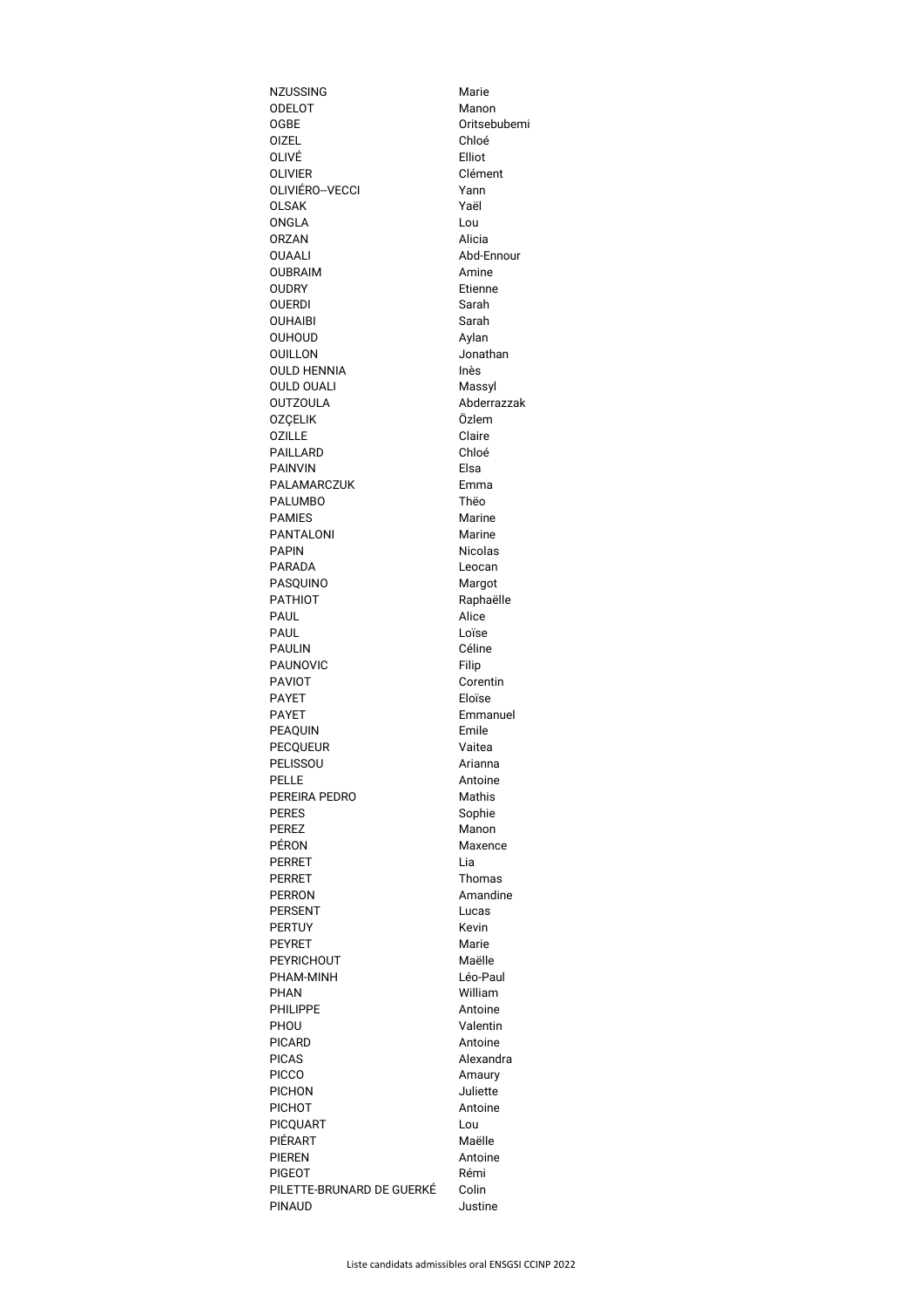| <b>PINSON</b>                        | Aude                 |
|--------------------------------------|----------------------|
| <b>PINTO</b>                         | Noé                  |
| <b>PINTO BARBOSA</b>                 | Laëtitia             |
| <b>PIOT</b>                          | Inès                 |
| <b>PITOKO</b>                        | Magnoudéwa           |
| <b>PLATEL</b>                        | <b>Thomas</b>        |
| <b>PLAZA</b><br><b>PLUNIAN</b>       | Noémie<br>Zoé        |
| <b>POGNONEC</b>                      | Alexandre            |
| <b>POINSEL</b>                       | Aurélien             |
| <b>POIREE</b>                        | Valentin             |
| <b>POIRIER</b>                       | Jules                |
| <b>POISSON</b>                       | Lydia                |
| <b>POITIERS</b>                      | Mickaël              |
| <b>POLINE</b>                        | <b>Basile</b>        |
| <b>POLINE</b>                        | Iris                 |
| <b>PONTOIZEAU</b>                    | Lise                 |
| <b>POPIEUL</b>                       | Rémi                 |
| <b>POTIN</b>                         | Antonin              |
| <b>POUDRET</b><br><b>POULET</b>      | Antoine<br>Lancelin  |
| <b>POUZOL</b>                        | Romain               |
| PREVOST SANSAC DE                    |                      |
| <b>TRAVERSAY</b>                     | Alice                |
| <b>PRUVOST</b>                       | Joséphine            |
| <b>PRUVOST</b>                       | <b>Martin</b>        |
| <b>PUECHMOREL</b>                    | Nathan               |
| <b>PUJOULET</b>                      | Hanae                |
| QUELLEC                              | Philippine           |
| <b>QUELOS</b>                        | Carol-Ann            |
| <b>QUENON</b>                        | Emilie               |
| <b>QUENUM</b>                        | <b>Ismail</b>        |
| QUINQUIS                             | Armand               |
| <b>RABACHOU</b><br><b>RABAH</b>      | Lyna<br>Jeanna       |
| <b>RABAULT</b>                       | <b>Baptiste</b>      |
| <b>RABEAU</b>                        | Evann                |
| <b>RAFFRAY</b>                       | Marie                |
| <b>RAJESWARAN</b>                    | Apisan               |
| RAKIL                                | Mohamed              |
| <b>RAKOTOMANGA</b>                   | Malala               |
| RAMANY BALA POUBADY                  | Saï-Sanjîvi          |
| <b>RAMDANE</b>                       | Amaël                |
| <b>RAMIN</b>                         | Evan                 |
| RANDRIANARIVO                        | Marina               |
| <b>RANOARIVONY</b><br><b>RANSAN</b>  | Pierre-Louis         |
|                                      |                      |
|                                      | Romane               |
| <b>RASOLOARIMANANA</b>               | Alisoa               |
| <b>RASOLOVOAHANGY</b><br><b>RAST</b> | Matthieu             |
| <b>RAUTUREAU</b>                     | Mathilde<br>Juliette |
| <b>RAVENEL</b>                       | Emeline              |
| <b>RAZAFINDRALAMBO</b>               | <b>Isaac</b>         |
| <b>RAZANAJATOVO</b>                  | Tiphaine             |
| <b>REBAY</b>                         | Yacine               |
| <b>RECORDON</b>                      | Ombline              |
| <b>REGUL</b>                         | Gabriel              |
| <b>REGULAIRE</b>                     | <b>Alexis</b>        |
| <b>REILHES</b>                       | Antoine              |
| <b>REMACLE</b>                       | Auguste              |
| <b>REMY</b>                          | Guillaume            |
| <b>RENOU</b><br><b>REVOL</b>         | Hugo<br>Romane       |
| <b>REY</b>                           | Heiani               |
| <b>REYMOND</b>                       | India                |
| <b>REYNAUD</b>                       | <b>Ivanie</b>        |
| <b>REYNAUD</b>                       | Jeanne               |
| <b>RIBAULT</b><br><b>RIBEAUX</b>     | Éva<br>Amaryllis     |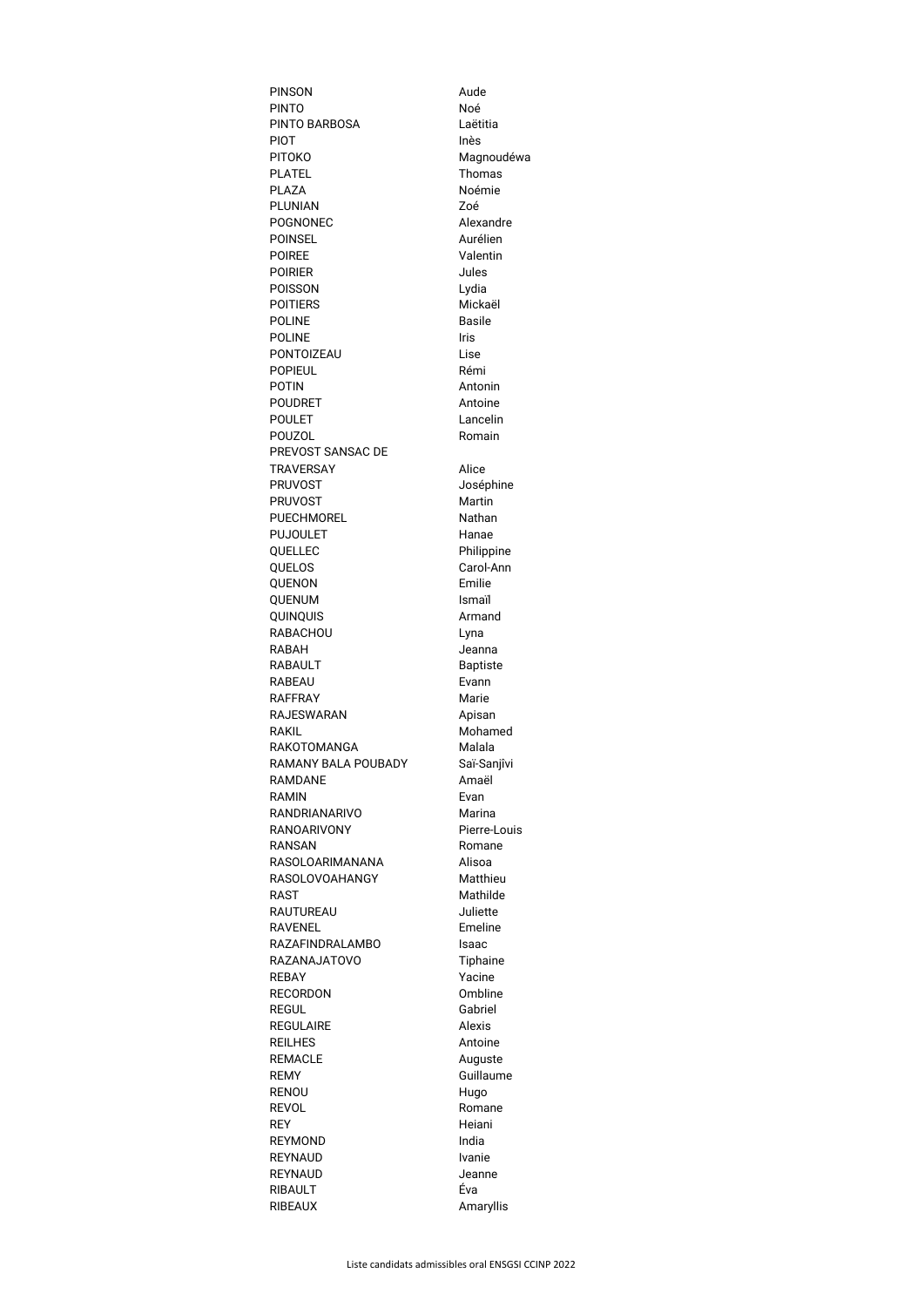| <b>RIBEIRO</b>                 | Johanna           |
|--------------------------------|-------------------|
| <b>RICARD--TAVERNIER</b>       | Ugo               |
| <b>RICCI</b>                   | Antoine           |
| <b>RICHARD</b>                 | Matthieu          |
| <b>RICHARDEAU</b>              | Eliott            |
| <b>RIFFI</b>                   | Salma             |
| <b>RIGAL</b>                   | Clément           |
| <b>RIGOT</b>                   | Lucas             |
| <b>RIVES</b>                   | Mathieu           |
| <b>RIVIERE</b>                 | Lucas             |
| RIVOIRE--GAÏAO                 | Gaspar            |
| <b>RIVOLLIER</b>               | Jonathan          |
| <b>ROBERT</b>                  | Olivia            |
| <b>ROBICHON</b>                | Arthur            |
| <b>ROBIN</b>                   | Aymeric           |
| <b>ROBIN</b>                   | <b>Charles</b>    |
| <b>ROCHAS</b>                  | Jérémy            |
| <b>ROCHAS</b>                  | <b>Thibaut</b>    |
| <b>RODRIGUES</b>               | Maya              |
| <b>RODRIGUEZ</b>               | Arnaud            |
| RODRIGUEZ--DELSIGNORE          | Camille           |
| <b>ROGER</b>                   | Salomé            |
| <b>ROHAN</b>                   | <b>Baptiste</b>   |
| <b>ROIZARD</b>                 | <b>Baptiste</b>   |
| <b>ROLLIN</b>                  | Luc               |
| <b>RONDEAU</b>                 | <b>Briac</b>      |
| <b>ROQUES</b>                  | <b>Nicolas</b>    |
| <b>ROSENZWEIG</b>              | Lola              |
| <b>ROSIER</b>                  | Jules             |
| <b>ROSIO</b>                   | Maxime            |
| <b>ROUANNE</b>                 | Amaury            |
| <b>ROUDILLON</b>               | Louis-Marie       |
| ROUGÉ                          | Amélie            |
| <b>ROUGON</b>                  | Matthieu          |
| ROUSSEAU                       | Valentin          |
| <b>ROUSSEL</b>                 | Aymeric           |
| <b>ROUSSEL</b>                 | Maëlys            |
| <b>ROUSSEL</b>                 | Perrine           |
| <b>ROUTIER</b>                 | Yann              |
| <b>ROUVIERE</b>                | Maxence           |
| <b>ROUX</b>                    | Antoine           |
| <b>ROUX</b>                    | Pierre-Alix       |
| <b>ROUX</b>                    |                   |
| <b>ROUX-LASFARGEAS</b>         | Yann<br>Simon     |
| SAADI                          | Youva             |
| SABATTÉ                        | Anaëlle           |
|                                |                   |
| SABER                          | Maroua            |
| <b>SABER CHERIF</b>            | Fériel<br>Mohamed |
| SADI<br><b>SAFORCADA</b>       |                   |
|                                | Jean              |
| <b>SAFOUI</b><br>SAÏDI         | Maryam<br>Ouarda  |
| SAINT-AURET                    |                   |
| <b>SAIS</b>                    | Lucy<br>Ludivine  |
|                                |                   |
| <b>SALEH</b><br><b>SALLOUM</b> | Elie              |
|                                | Edouard           |
| SALMON-LEGAGNEUR               | Pierre            |
| <b>SALTRE</b>                  | Eliott            |
| <b>SANCHEZ</b>                 | <b>Thomas</b>     |
| SÁNCHEZ PRATS                  | Marco             |
| SANHAJI                        | Yassine           |
| SANTAIS                        | Juliette          |
| SARG                           | Pierre-Adrien     |
| <b>SATGE</b>                   | Robin             |
| SAURY                          | Etienne           |
| <b>SAUTIRAN</b>                | Elouan            |
| SAUVE                          | Melveen           |
| SAUZEDE                        | Noé               |
| <b>SAWARYN</b>                 | Benjamin          |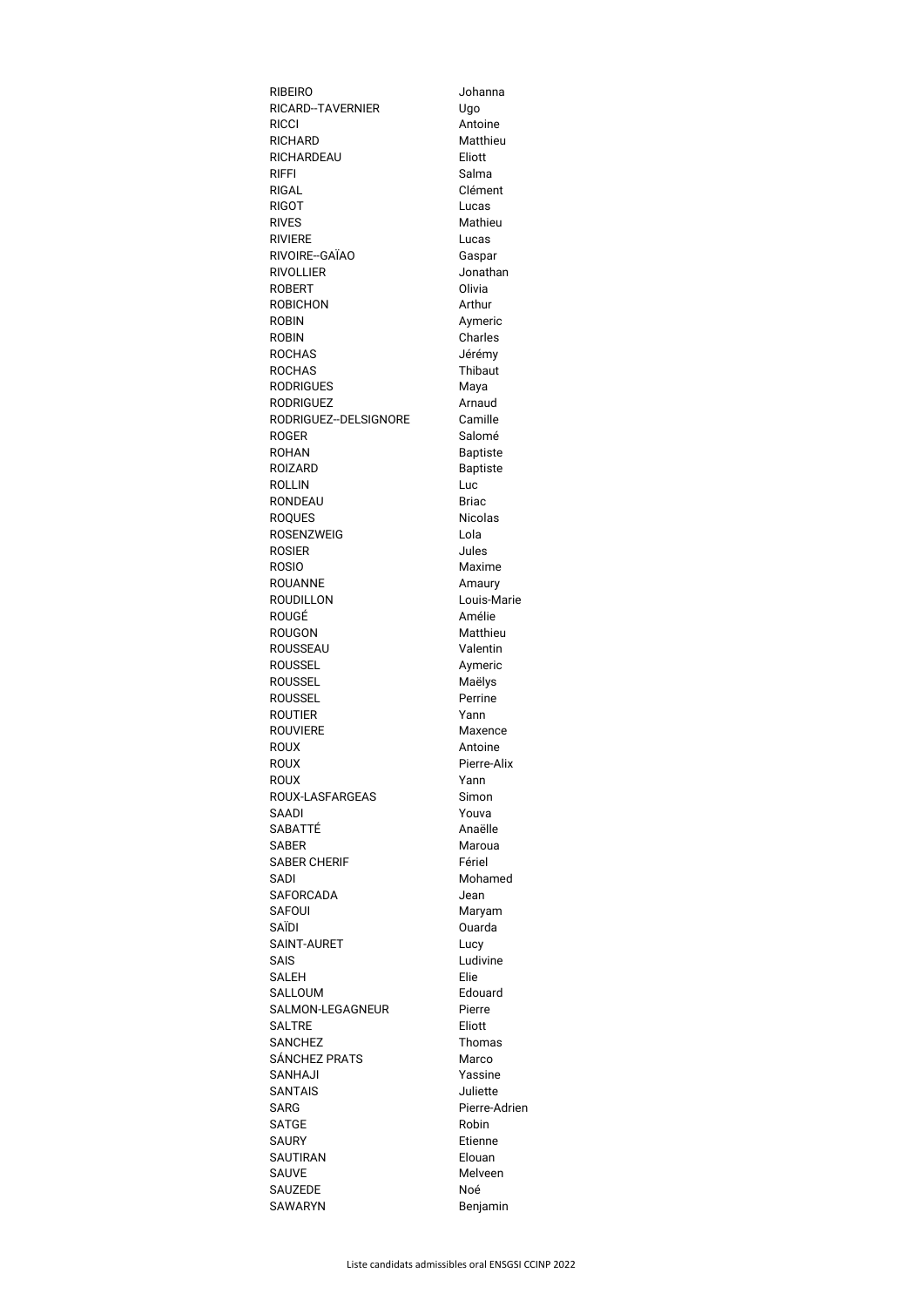| <b>SCHIGEOWSKI</b>       | Théo               |
|--------------------------|--------------------|
| <b>SCHILLING</b>         | Antonin            |
| <b>SCHMIT</b>            | Maxens             |
| <b>SCHMITT</b>           | Justine            |
| <b>SCHUH-LEVY</b>        | Kevin              |
| <b>SCHWAB</b>            | <b>Oscar</b>       |
| <b>SEBANATHAN</b>        | Anishan            |
| <b>SEBASTIAN</b>         | Lavanya            |
| <b>SEBBAN</b>            | <b>Tess</b>        |
| <b>SEBBANE</b>           | Sarah              |
| <b>SÉCHET</b>            | Nolwenn            |
| <b>SEGONDAT</b>          | Paul               |
| <b>SENAC</b>             | Vincent            |
| <b>SENER</b>             | <b>Selin</b>       |
| <b>SENES--BOURRIE</b>    | Quentin            |
| <b>SENGES</b>            | Camille            |
| <b>SENOCQ</b>            | Cassandre          |
| <b>SEURAT</b>            | Rémy               |
| <b>SEURET</b>            | Doriane            |
| <b>SIBILLE</b>           | Thomas             |
| <b>SIBUET</b>            | Julien             |
| <b>SIEGEL</b>            | Aurore             |
| <b>SIGA</b>              | Yasmin             |
| <b>SIGAUD</b>            | <b>Marine</b>      |
| <b>SIMAER</b>            | Keryan             |
| <b>SIMAR</b>             | Paul               |
| <b>SIMON</b>             | Adrien             |
| <b>SIMON</b>             | Louis              |
| <b>SINIC</b>             | <b>Nathan</b>      |
| <b>SIVASOTHY</b>         | Jivith             |
| <b>SMOUNI</b>            | Sofian             |
| <b>SOHM</b>              | Emma               |
| <b>SOLARD</b>            | <b>Marion</b>      |
| <b>SOLDANI</b>           | Eva                |
| <b>SORDEL</b>            | Lisa               |
| <b>SORGNARD</b>          | Thomas             |
| <b>SOUDAN</b>            | Pierre             |
| <b>SOUDOPLATOFF</b>      | Inès               |
| <b>SOUISSEN</b>          | Zakia              |
| <b>SOULAGE</b>           | Coline             |
| <b>SOULARD</b>           | <b>Thomas</b>      |
| <b>SOUNAD</b>            | Youssef            |
| <b>SOURDEAU</b>          | Alexine            |
| <b>SOUVILLE</b>          | Jules              |
| SOW                      | Diary              |
| SOW                      | Fatimata           |
| <b>SPORTES</b>           | Benjamin           |
| <b>STADLER</b>           | Nathan             |
| <b>STALTER</b>           | Théo               |
| <b>STEVE MCQEEN</b>      | Cléopatra          |
| <b>STILINOVIC</b>        | Chloé              |
| <b>SURENDRAN</b>         | Sonia              |
| <b>SUTER</b>             | Adèle              |
| <b>SUTHANTHIRANATHAN</b> | Subina             |
| <b>TABARY</b>            | Jean               |
| <b>TALIOUAN</b>          | Moustapha          |
| <b>TAN</b>               | Cecilia            |
| <b>TANG YICK</b>         | Ines               |
| <b>TARKA</b>             | Maxime             |
| <b>TASSEMBÉDO</b>        | Mäjid              |
| <b>TÉDESCHI</b>          | Carla              |
| <b>TEIL</b>              | Mélisande          |
| <b>TEMI</b>              | Oussama            |
| <b>TENSAOUT</b>          | Arsan              |
| <b>TEOLOGLOU</b>         | <b>Yves-Antoin</b> |
| <b>TERBECHE</b>          | Naël               |
| <b>TERLAUD</b>           | Yannis             |
| <b>TERRATS</b>           | Noélie             |
| <b>TEXIER</b>            | Pacome             |
|                          |                    |

ne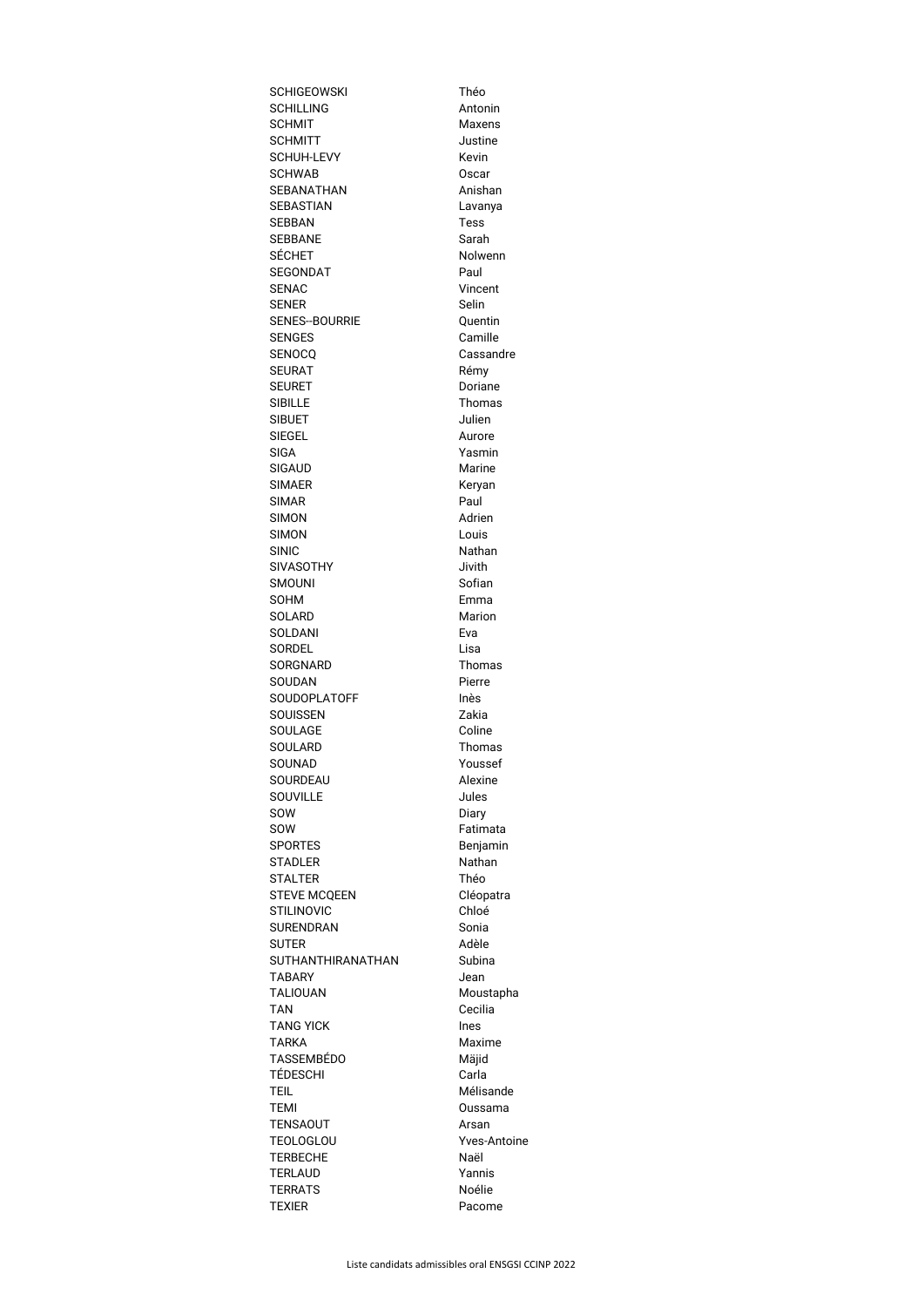| <b>THEAU-AUDIN</b>                | Maxime                   |
|-----------------------------------|--------------------------|
| <b>THEAY</b>                      | Aurélie                  |
| <b>THÉRY</b>                      | Ronan                    |
| <b>THIERCELIN</b>                 | Elias                    |
| <b>THOIRAIN</b><br><b>THOM</b>    | Yannis                   |
| <b>THOMAS</b>                     | Charley<br><b>Marinu</b> |
| <b>THOMAS</b>                     | Noé                      |
| <b>THOMAZET</b>                   | Rémi                     |
| <b>THOUVENIN</b>                  | Aude                     |
| <b>THUAULT</b>                    | <b>Martin</b>            |
| TIBI                              | Adrien                   |
| <b>TIBICHTE</b>                   | Aymane                   |
| <b>TIERTANT</b>                   | Marie                    |
| TIMBAL DUCLAUX DE MARTIN          | Cédric                   |
| <b>TINEN TOUOLAC</b>              | Kelian                   |
| <b>TOC</b>                        | Alexandre                |
| <b>TOMCZAK</b>                    | Alexandre                |
| <b>TOMÉ</b>                       | Julie                    |
| <b>TOOR</b><br><b>TORET</b>       | Ahtisham<br>Max          |
| <b>TORRES</b>                     | Clara                    |
| <b>TOSELLO</b>                    | Éloïse                   |
| <b>TOULEMONDE</b>                 | <b>Nina</b>              |
| <b>TOUPENCE</b>                   | Tom                      |
| <b>TOURI</b>                      | Maha                     |
| <b>TOURKI</b>                     | Habib                    |
| TOUZÉ-REMEDIANI                   | Lucien                   |
| <b>TRAILLOU</b>                   | Loriane                  |
| <b>TRAMONI</b>                    | Lisandre                 |
| <b>TRAN VAN</b>                   | Gustave                  |
| <b>TRENTY</b>                     | <b>Thomas</b>            |
| <b>TRONC</b>                      | Anaïs<br>Clovis          |
| <b>TROTTA</b><br><b>TROUBAT</b>   | Victoria                 |
| <b>TRUFFERT</b>                   | Andréa                   |
| <b>TRUONG VINH TONG</b>           | Guillaume                |
| <b>URVOY</b>                      | Joséphine                |
| <b>VAILHE</b>                     | Quentin                  |
| <b>VAISSON</b>                    | <b>Thibault</b>          |
| <b>VALAT</b>                      | Samuel                   |
| <b>VALIN</b>                      | Lilian                   |
| <b>VAMBACAS</b>                   | Rémi                     |
| <b>VAN BIGNOOT</b>                | Loïc                     |
| <b>VAN BOMMEL</b>                 | <b>Tobias</b>            |
| VANDUYNSLAEGER<br>VANHAESEBROUCKE | Jérémy<br>Matéo          |
| <b>VARET</b>                      | Elora                    |
| <b>VARNIER</b>                    | Julien                   |
| <b>VASLIN</b>                     | Eliott                   |
| <b>VASON</b>                      | Gauthier                 |
| <b>VAUGHAN</b>                    | Annabelle                |
| <b>VAUJOUR</b>                    | Clémentine               |
| <b>VAUTRIN</b>                    | Paul                     |
| <b>VERDE MOTA</b>                 | Elisa                    |
| <b>VERDIER</b>                    | Clémence                 |
| <b>VERDIER</b>                    | <b>Thibault</b>          |
| <b>VERGNAUD</b><br><b>VERNET</b>  | Rémi<br>Elliot           |
| <b>VERNET</b>                     | Victor                   |
| <b>VERSTRAETE</b>                 | Julien                   |
| <b>VIARD</b>                      | Valentin                 |
| <b>VIAUD</b>                      | Juliette                 |
| <b>VIEGAS</b>                     | Corentin                 |
| <b>VIENNE</b>                     | <b>Alexis</b>            |
| <b>VIEZZI</b>                     | Matthieu                 |
| <b>VIGIER</b>                     | Emilien                  |
| <b>VIGNAUX</b>                    | Gabriel                  |
| <b>VILLA--SALVIGNOL</b>           | Roman                    |